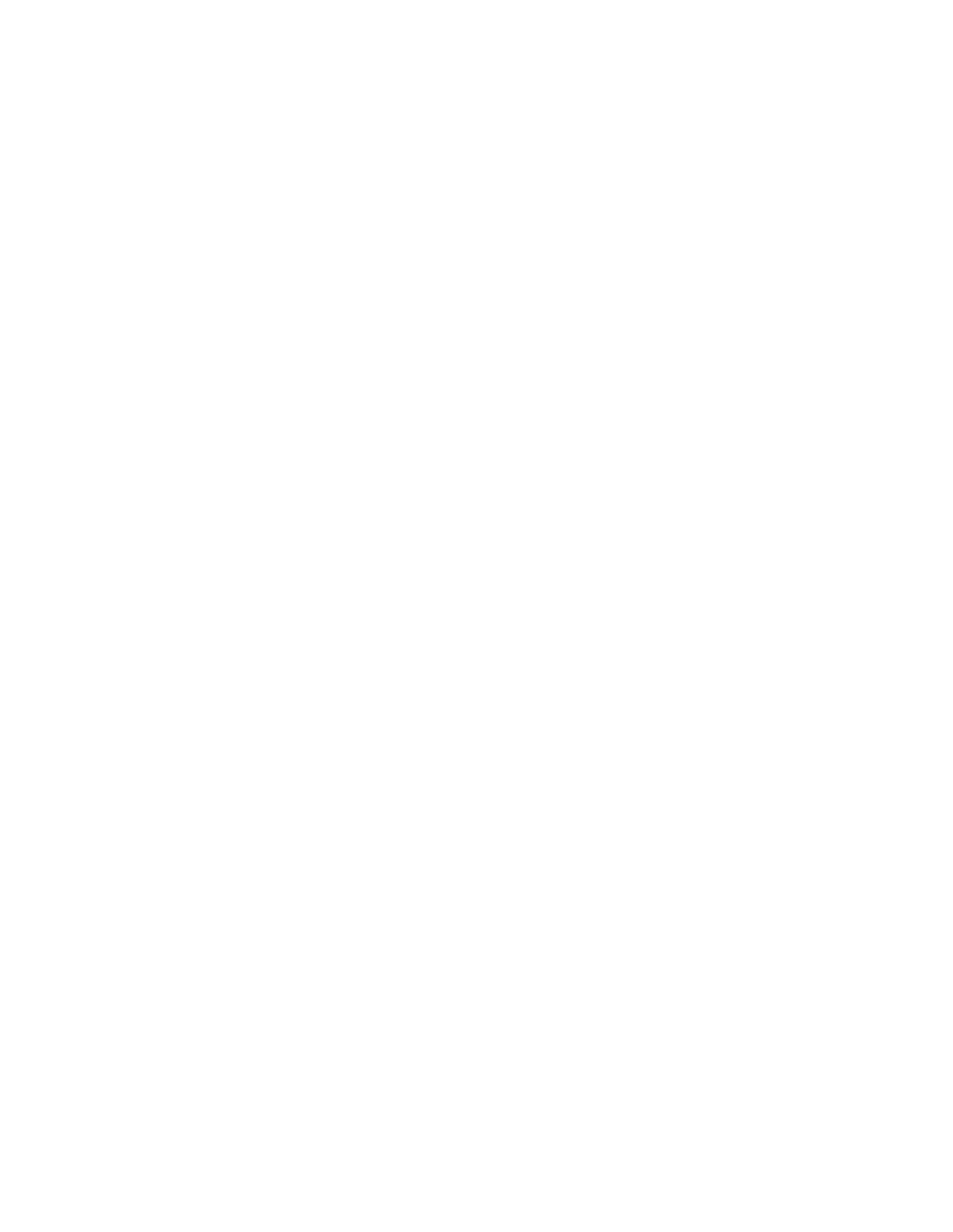# <span id="page-2-0"></span>TABLE OF CONTENTS

| 27 |  |
|----|--|
|    |  |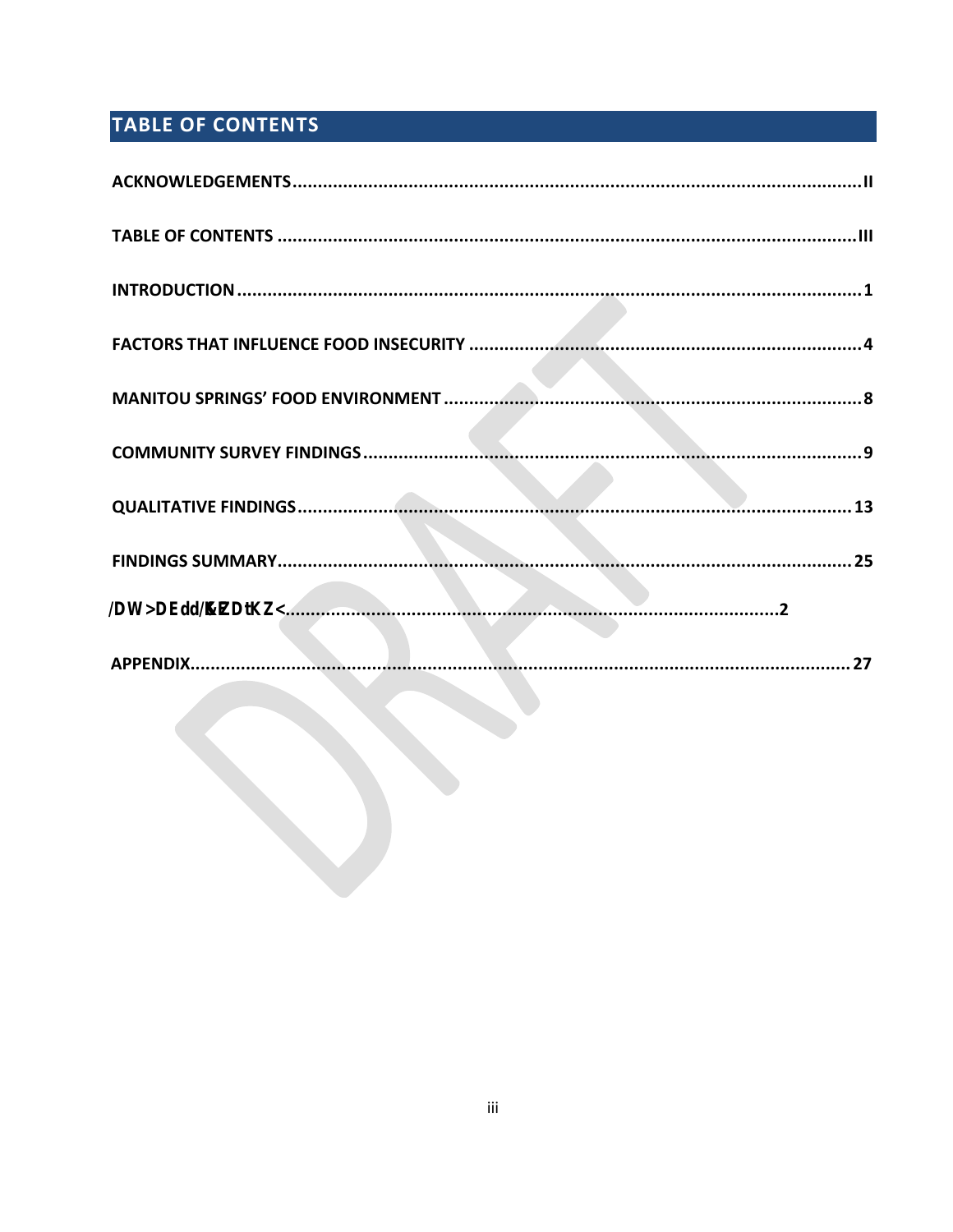### **INTRODUCTION**

### <span id="page-3-0"></span>**PROJECT OVERVIEW**

The Manitou Springs community has an ongoing interest in food and the role of food in health and wellbeing. *Plan Manitou*, Manitou Springs' community master plan-hazard mitigation plan, identifies a broad goal of enhancing access to affordable, healthy, local foods supported by policies that advocate for collaboration with local and regional food providers, support for production and sales of healthy, affordable food, and support for sustainable food practices. In 2013, City Council adopted Resolution No. 2213 committing the City to participate in the Livewell Colorado Healthy Eating Active Living (HEAL) initiative and implement strategies to increase access to healthy, local food (Appendix A). In 2019, City Council adopted Resolution 1919 establishing the commitment to a sustainable environment, including an action to complete a Food Assessment and Action Plan to increase food security.

The *Plan Manitou* implementation plan includes an action to "establish a baseline understanding of food access and security needs within the community." In late 2019, the City embarked on this Comprehensive Food Assessment project. The overarching goal was to answer these questions:

- What elements comprise our local and regional food system?
- How do individuals obtain their food, and what barriers do they perceive to obtaining healthy, nutritious food?
- What demographic groups are most vulnerable to hunger, and how can we improve their food security?
- How can we improve access to healthy, local foods for all?

A primary goal of this project was to document the City's food system and environment, and the many community partners and organizations that comprise the City's food insecurity support system. This assessment includes quantitative data collection and qualitative findings. Project staff interviewed staff/volunteers from organizations that serve the food insecure and families experiencing food insecurity, and convened stakeholder groups for Restaurant/Food Retail and Farming/Gardening/Sustainability. Each group was comprised of enthusiastic residents and professionals who provided important feedback. A Community Food Assessment Survey was distributed online and in paper format to Manitou Springs residents, with widespread distribution through print and social media, newsletters, churches, Manitou Springs School District, food pantries, and other civic entry points. 144 Manitou Springs residents of completed the survey. Gift cards were offered to food insecure families for sharing their time and experiences.

The assessment began with a Community Kick Off meeting on December 2, 2019 to discuss the project and receive initial feedback, which helped staff to compile the project stakeholder list (Appendix B). A Food Advisory Committee was convened to review information; advise on outreach; and provide local perspective and input to shape the project approach.

Manitou Springs' primary food-related goal is to: Enhance access to affordable, healthy, local foods and promote public investment in a sustainable, resilient food system. - Plan Manitou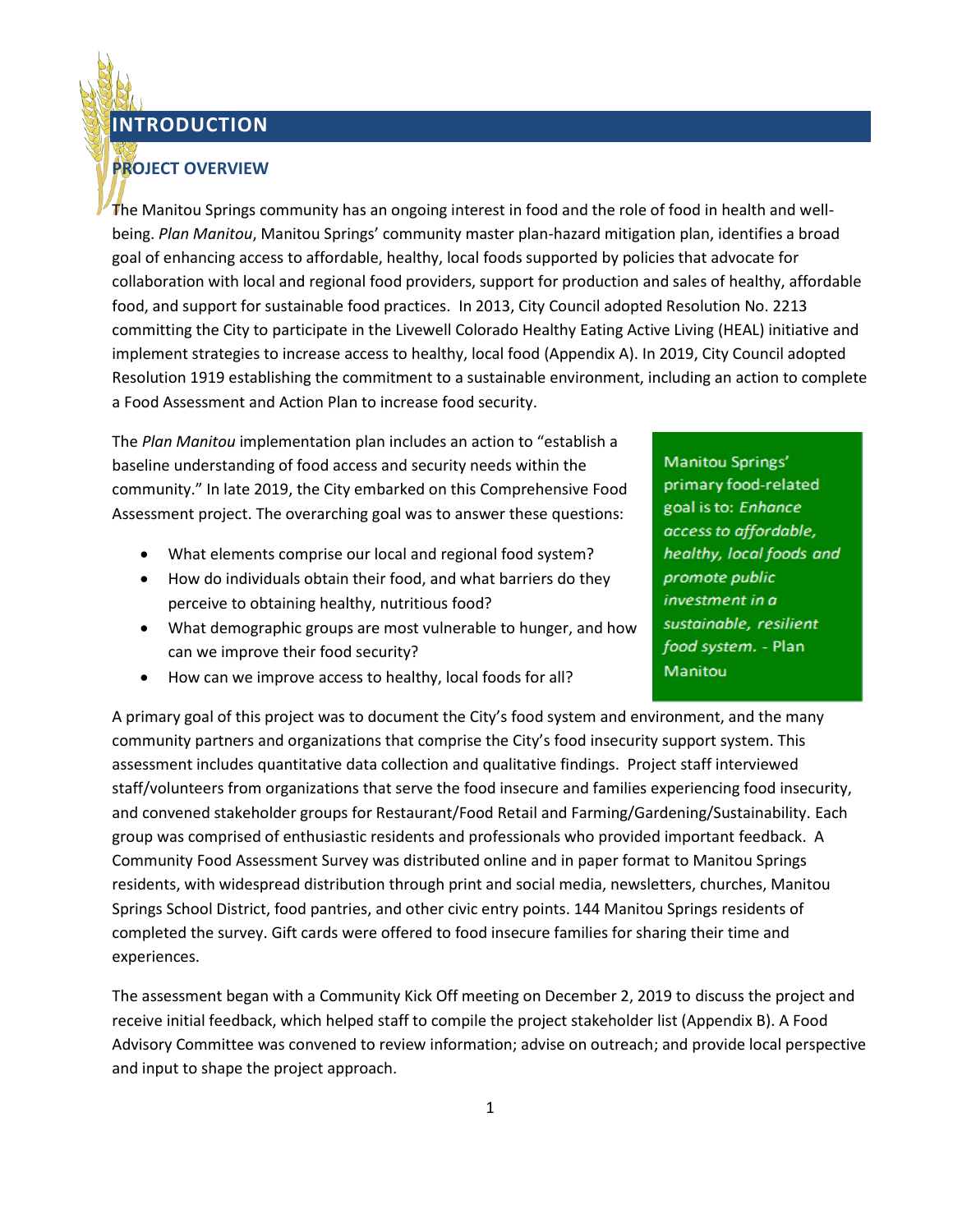To ensure authentic public participation, two community meetings were proposed. The second community meeting was cancelled due to Covid 19 and social distancing requirements.

City Planning staff applied guidance from the International Association for Public Participation (IAPP) to develop a Public Participation Plan for the project (Appendix C). The IAPP identifies five levels of community engagement, and the project manager committed to reach level three - "Involve." A glossary of food policy terms is provided (Appendix D).

This document highlights community data that is vital to understanding barriers to accessing affordable, healthy food for residents in different demographic groups, particularly low-income, and their vulnerability to hunger, food insecurity, and ability to access healthy food. This assessment provides information on what residents are passionate about and contains a list of short-, mid-, and long-term actionable opportunities to improve the food security system for all residents. This project was completed in a compressed time-frame, and the second meeting to share recommendations was cancelled due to Covid 19. For these reasons, the mid- and long-term recommendations should be more fully vetted with the public.

**A key objective of this process is to help facilitate and strengthen partnerships that will be critical to implementation.**

This project is timely as partners at all levels of government are making food access a priority. Multi-sector stakeholders, state agencies, and the Governor's Office have endorsed the implementation of *The Colorado Blueprint to End Hunge*r (endhungerco.org). Governor Hickenlooper appointed the Colorado Food Systems Advisory Council to strengthen healthy food access and local food systems. Locally, El Paso County recently completed a Phase 2 Food System Assessment. We expect that this activity will provide us with additional resources for plan implementation.

### **COVID 19 CRISIS AND FOOD INSECURITY**

As a result of the Covid 19 public health crisis, food insecurity has dramatically increased across the region, state, and nation. Local organizations have responded:

- St. Andrew's Church/Manitou Springs Community Food Pantry: the building is closed but volunteers are providing food bundles to people outside. Pantry volunteers expect the number of families in need to increase.
- Manitou Springs School District: Providing daily food deliveries to Ute Pass Elementary and High School; Friday food pantry bags; and deliveries to motels and mobile home neighborhoods.
- Care and Share Food Bank: Mobile food truck initiated monthly emergency food distribution on Tuesday, June 2, 11 am – noon, at the Pool/Fitness Center.

In addition, this situation has impacted supply chains and disrupted labor supply, resulting in shortages of fresh and shelf-stable foods.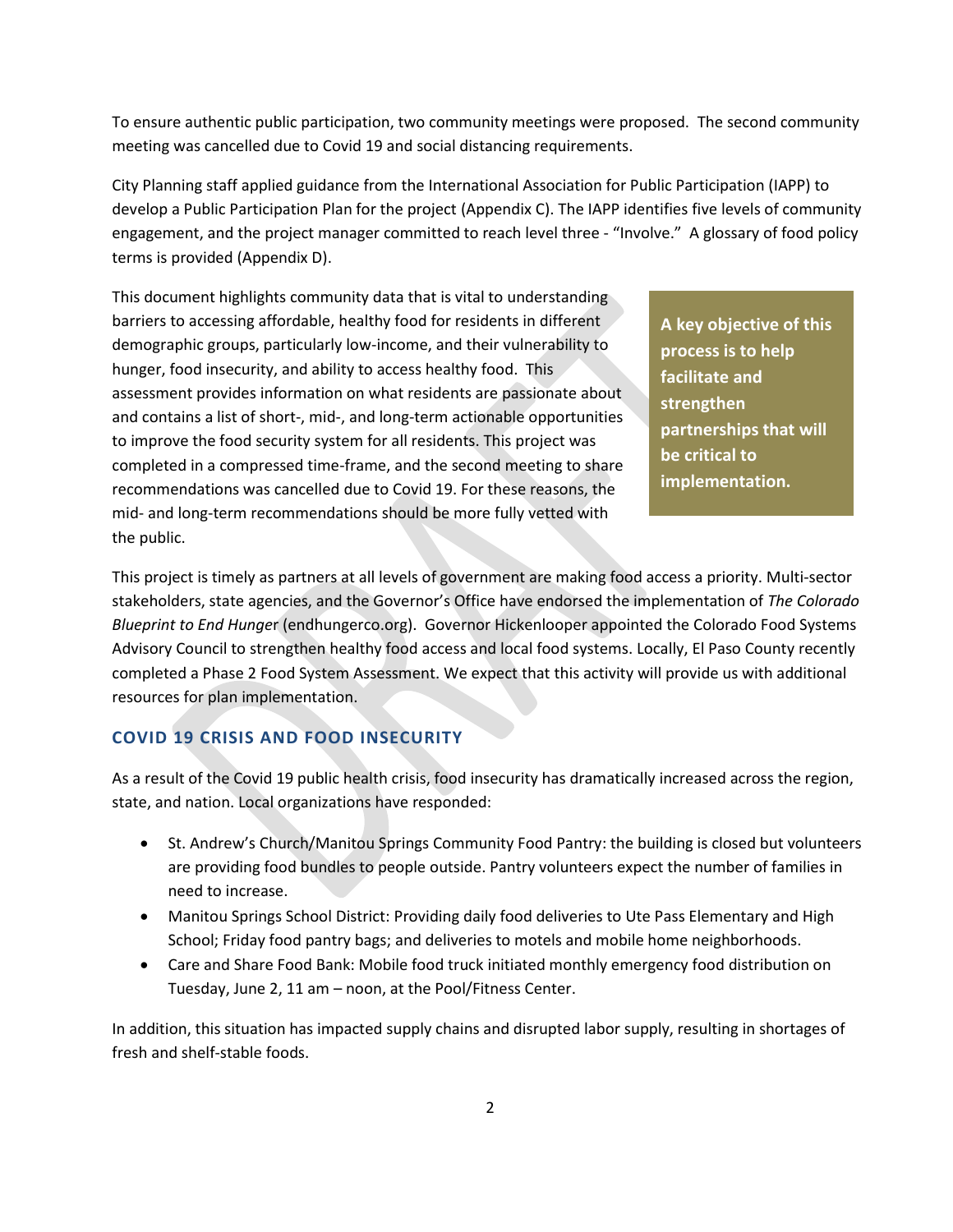#### **IMPACTS OF HUNGER**

The impacts of hunger on individuals and families are far-reaching and affect communities across the State of Colorado. Being food-secure and having access to healthy foods positively impacts overall health and well-being at every stage of life. Academic research links hunger to negative health and behavioral health outcomes, and food security and access to healthy foods to positive health and behavioral health outcomes. The positive impacts of being food-security include:

- Reduced obesity, diabetes and malnutrition;<sup>1</sup>
- Healthier babies;<sup>2</sup>
- Improved early childhood development;<sup>3</sup>
- Improved educational outcomes;<sup>4</sup>
- Reduced risk for heart disease and high blood pressure;<sup>5</sup>
- Decreased depression and stress;<sup>6</sup>
- Lower suicide rates for teens;<sup>7</sup>
- Improved graduation rates (by  $18\%$ ); and<sup>8</sup>
- Lower rates of nursing home utilizations for seniors; greater independence<sup>910</sup>

Recent data show that health care costs resulting directly from food insecurity in El Paso County for *adults only (56,840)*, was over \$90M per year. It is estimated that food-insecure adults in El Paso County spend \$1,556 more per year on health care than people who are food secure.<sup>11</sup>

Since the City of Manitou Springs values overall health and well-being, increasing food security in the community will enhance well-being across all demographic groups.

<sup>1</sup> Hickson M, Ettinger de Cuba S, Weiss I, Donofrio G and Cook J, "Too Hungry to Learn: Food Insecurity and School Readiness," *Children's HealthWatch,* 2012 <sup>2</sup> Foster M, Jiang M, Gibson-Davis C M, "The Effect of the WIC Program on the Health of Newborns," Health Services Research, Vol. 45, No. 4, August 2010: 1083-1104

<sup>&</sup>lt;sup>3</sup> Hickson M, Ettinger de Cuba S, Weiss I, Donofrio G and Cook J, "Too Hungry to Learn: Food Insecurity and School Readiness," Children's HealthWatch, 2012

<sup>4</sup> Hickson M, Ettinger de Cuba S, Weiss I, Donofrio G and Cook J, "Too Hungry to Learn: Food Insecurity and School Readiness," Children's HealthWatch, 2012

<sup>5</sup> Ford E S, "Food Security and Cardiovascular Disease Risk Among Adults in the United States: Findings from the National Health and Nutrition Examination Survey, 2003– 2008," Preventing Chronic Disease, Vol. 10, 2013: 130244

<sup>6</sup> Whitaker R C, Phillips S M and Orzol S M, "Food Insecurity and the Risks of Depression and Anxiety in Mothers and Behavior Problems in Their Preschool-Aged Children," *Pediatrics,* Vol. 118, No. 3, 2006: e859-e868

<sup>7</sup> Alaimo K, Olson C M and Frongillo E A, " Family Food Insufficiency, But Not Low Family Income, is Positively Associated with Dysthymia and Suicide Symptoms in Adolescents," *Journal of Nutrition,* Vol. 132, No. 4, 2002: 719-725.

<sup>8</sup> Executive Office of the President of the United States, "Long-Term Benefits of the Supplemental Nutrition Assistance Program; December 2015

<sup>9</sup> Ziliak J and Gundersen C, *Food Insecurity Among Older Adults,* AARP Foundation, August 2011.

<sup>10</sup> Samuel L J, Szanton S L, Cahill R, et al, "Does the Supplemental Nutrition Assistance Program Affect Hospital Utilization Among Older Adults? The Case of Maryland," *Population Health Management,* 2017.

<sup>11</sup>https://public.tableau.com/profile/feeding.america.research#!/vizhome/TheHealthcareCostsofFoodInsecurity/HealthcareCosts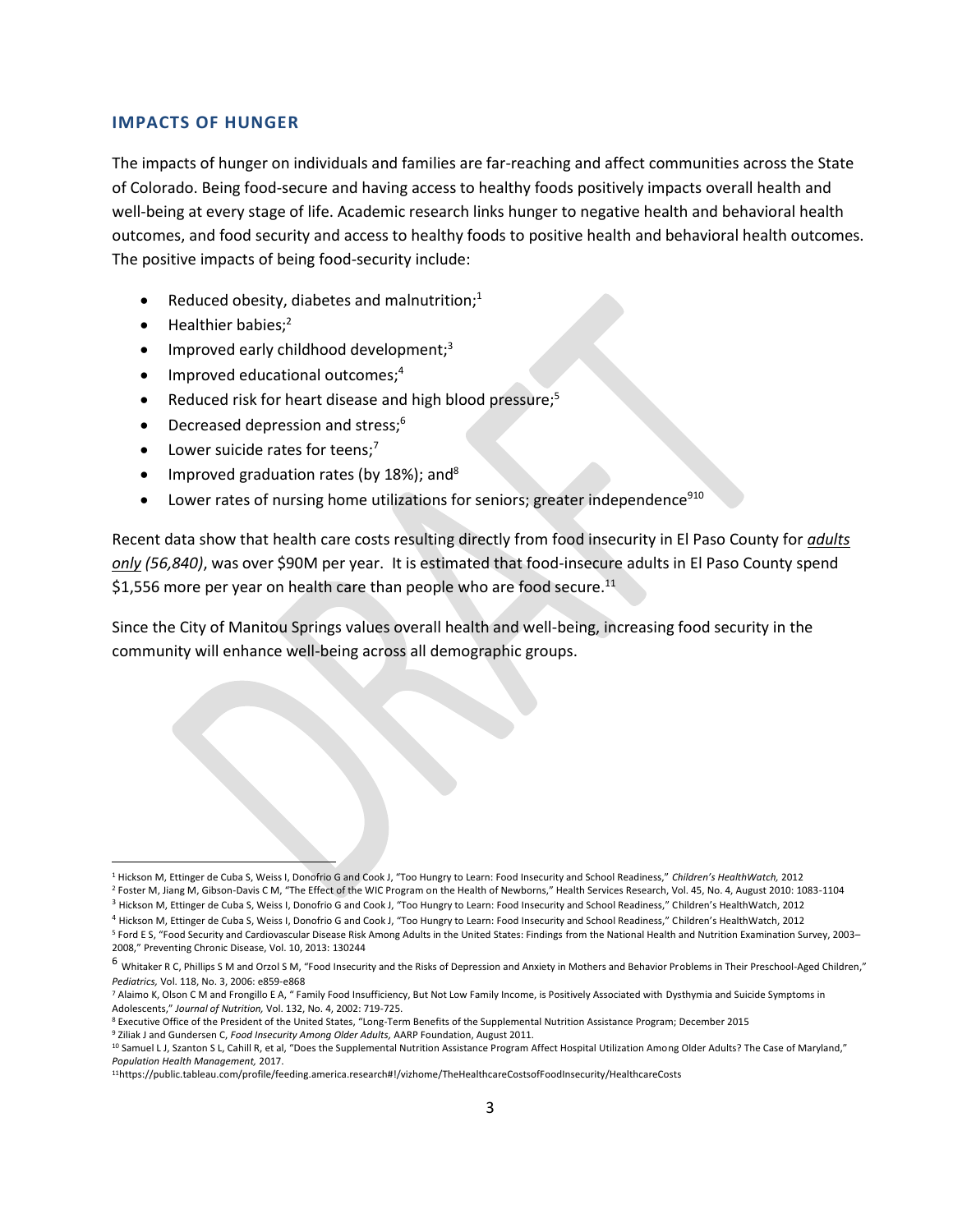### <span id="page-6-0"></span>**FACTORS THAT INFLUENCE FOOD INSECURITY**

Many factors contribute to equitable access to food and food security in communities. The most important indicators are income, family size, and cost of living. Access to healthy, nutritious, and affordable foods in local communities is also contingent on many factors, such as proximity to fresh food retail and the ability to procure and produce food. This section will present an overview of available demographic data, income and self-sufficiency information, and other information that influences food insecurity.

#### **INCOME AND SELF-SUFFICIENCY**

When considering local food insecurity and ability to access fresh, nutritious foods to meet household needs, it is critical to understand how financial pressures may impact affordability and accessibility for all residents. This is particularly true in areas where the average income to meet all needs is much higher than the national average. In Colorado, the cost of living is 21.1% higher than the US average.<sup>12</sup> In Manitou Springs, the cost of living is 17.6% higher than the national average. $^{13}$ 

Data shows a wide variation in income among in Manitou Springs (MS) residents. While the median income is \$65,396, the per capita income is just \$42,495. As of January 1, 2018, Manitou Springs has an estimated population of 5,346 representing 2,497 households.<sup>14</sup>

As shown in Table 1, there is a wide gap in income in MS, with a large group of residents (18%) earning less than \$25,000 a year, while nearly 36% earn over \$100,000 annually.<sup>15</sup>

| <b>Annual Household Income</b> | <b>Percentage of</b><br><b>Manitou Springs</b><br><b>Residents</b> |  |
|--------------------------------|--------------------------------------------------------------------|--|
| Less than \$25,000             | 18%                                                                |  |
| Between \$25,000-\$35,000      | 13.7%                                                              |  |
| Between \$35,000-\$50,000      | 10%                                                                |  |
| Between \$50,000-\$75,000      | 12.7%                                                              |  |
| Between \$75,000-\$100,000     | 10%                                                                |  |
| More than \$100,000            | 35.6%                                                              |  |

#### **Table 1: Annual Household Income in MS, 2018**

<sup>12</sup> https://www.bestplaces.net/cost\_of\_living/state/colorado

<sup>13</sup> https://www.bestplaces.net/cost\_of\_living/city/colorado/manitou\_springs

<sup>14</sup> https://www.incomebyzipcode.com/colorado/80829

<sup>15</sup> U.S. Census Bureau, 2013-2017 American Community Survey 5-Year Estimates,

https://factfinder.census.gov/faces/tableservices/jsf/pages/productview.xhtml?src=CF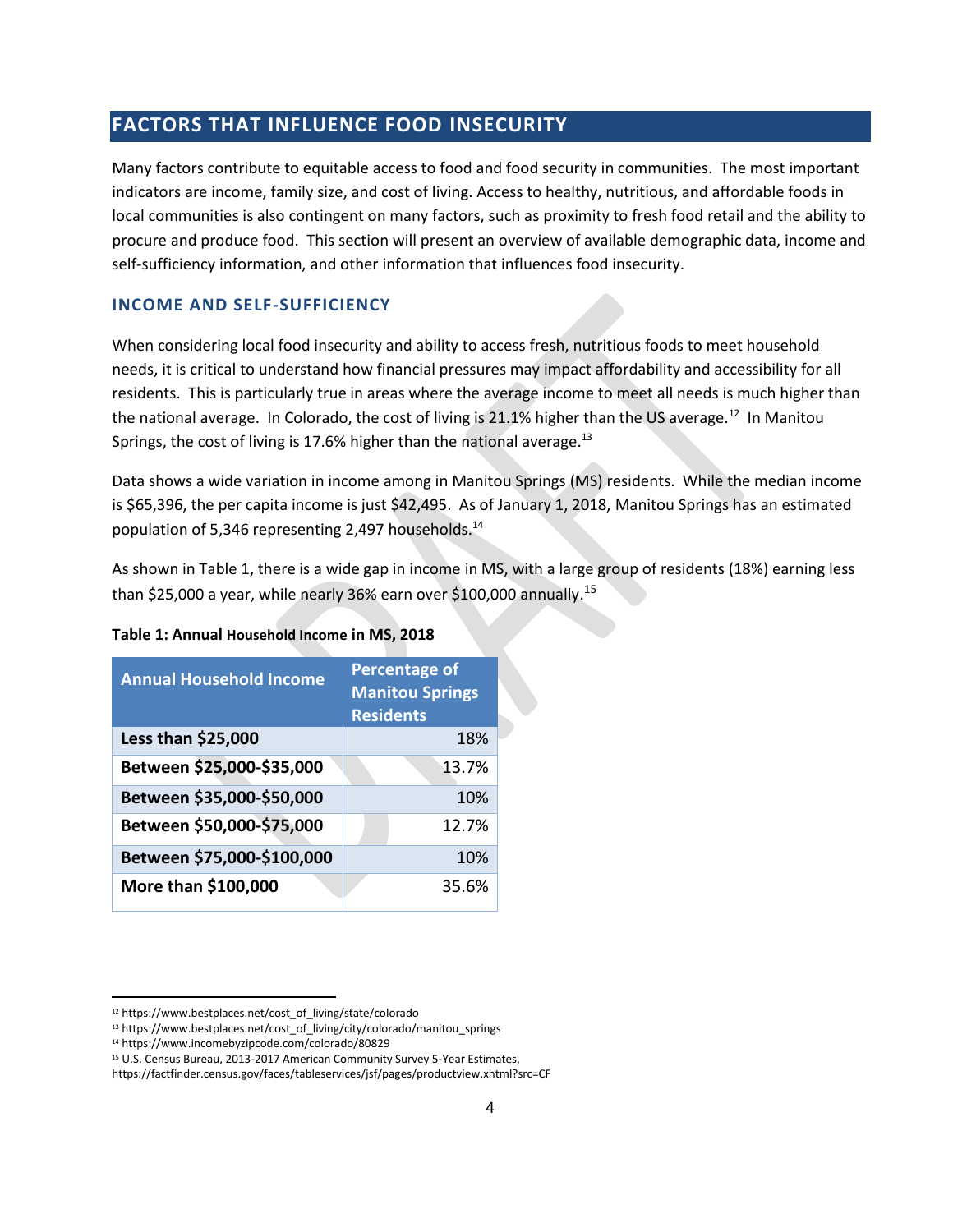Table 2 below addressed household financial constraints. The Self-Sufficiency Standard for El Paso County shows that in order to pay for housing, food, transportation, childcare, health care, taxes, and miscellaneous costs, households must make twice the federal poverty rate, shown in Table 2, below.<sup>16</sup>

The income information from Table 1 and the Self-Sufficiency Standard in Table 2 indicate that a significant portion of MS residents live at or below the area Self-Sufficiency Standard.

| <b>Family Make Up</b>                            | <b>Annual Income</b> |
|--------------------------------------------------|----------------------|
| 1 adult                                          | \$22,815             |
| 1 adult and 1 infant                             | \$47,135             |
| 1 adult and 1 preschooler                        | \$46,790             |
| 1 adult, I preschooler and 1<br>school age child | \$57,711             |
| 2 adults, 1 infant and 1<br>preschooler          | \$72,267             |
| 2 adults and 2 school age<br>children            | \$58,358             |

#### **Table 2: El Paso County Self-Sufficiency Standard, 2018**

#### **POVERTY**

The Federal Poverty Level (FPL) is a measure of income defined by the federal government to determine who is eligible for food subsidies, programs, and benefits. However, the FPL does not take into account the cost of living and livable wage for a specific geographic area. The Department of Health and Human Services updates the poverty guidelines each January. The Federal Poverty Level varies based on number of people in a household and is shown in Table 3.

#### **Table 3: Federal Poverty Level (FPL), 2020**<sup>17</sup>

| <b>Federal Poverty Level (FPL)</b> | 48 States & DC (Excludes Alaska and HI) |                 |                 |
|------------------------------------|-----------------------------------------|-----------------|-----------------|
| # of People in Household           | <b>100% FPL</b>                         | <b>130% FPL</b> | <b>200% FPL</b> |
| One                                | \$12,760                                | \$16,588        | \$25,520        |
| <b>Two</b>                         | \$17,240                                | \$22,412        | \$34,480        |
| <b>Three</b>                       | \$21,720                                | \$28,236        | \$43,440        |
| Four                               | \$26,200                                | \$34,060        | \$52,400        |
| <b>Five</b>                        | \$30,680                                | \$39,884        | \$61,360        |

<sup>16</sup> https://cclponline.org/wp-content/uploads/2018/12/el-paso-county-factsheet.pdf

<sup>17</sup> https://aspe.hhs.gov/poverty-guidelines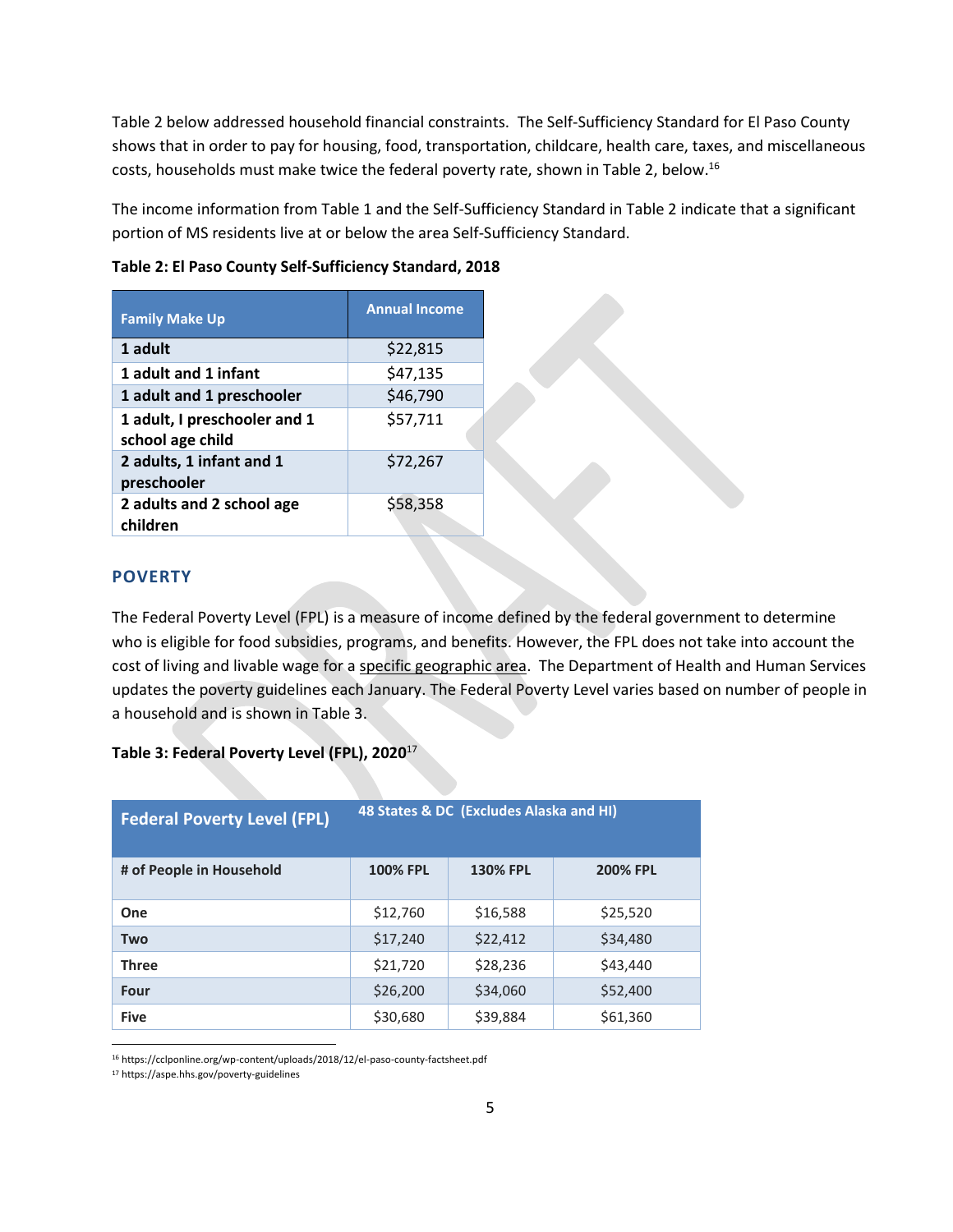In 2017, the poverty rate in Manitou Springs was 9.2%.<sup>18</sup> In 2018, approximately 485 Manitou Springs residents (9.22%) were living at or below the federal poverty level. The demographic group in Manitou Springs with the highest percentage of individuals living in poverty is females ages 18-24, followed by females age 25-34, and then males 55-64 years of age.

Of the 4,750 White residents in MS, 9% are living at or below the poverty level; of the 27 Black/African American residents in MS, 100% are living at or below the poverty level; of the 75 Asian residents, 20% are living at or below the poverty level; and of 233 Hispanic/Latino residents, 19.7% are at or below the poverty level. The higher poverty level for minority groups indicates that equity issues and racial disparities in poverty rates and potential food insecurity exist in MS, as in many communities across the country. 19

Census income data also identifies residents living at or below 130% and 200% FPL, as they may qualify for certain government programs. In 2016, when the Supplemental Nutrition Assistance Program (SNAP) eligibility threshold was 130% FPL, 1,041 MS residents were eligible, or 19.7% of the population. That same year, 1,359 residents of zip code 80829<sup>20</sup> were at or below 200% FPL and eligible for Medicaid<sup>21</sup> (24.5%), with 1,188 enrolled. This 87% participation rate is much lower than the State average.

As mentioned previously, the Self-Sufficiency Standard and Federal Poverty Level income thresholds are dramatically different. Using the Self-Sufficiency Standard, one adult living in MS would need to make nearly double the poverty level to make ends meet; for families with children this gap widens even more. Even when residents' incomes are twice the federal poverty rate (200% FPL), they are still eligible for Medicaid. Just over 25% of Manitou Springs residents are eligible for Medicaid.<sup>22</sup>

#### **AGE**

The City's senior population is not the demographic group with the highest percentage of low-income individuals; however, other factors experienced by seniors may lead to food insecurity, such as: mobility issues, physical and mental health issues, proximity to services, communication challenges, and isolation.

### **FOOD INSECURITY IN EL PASO COUNTY**

Feeding America, the nation's largest anti-hunger organization, states that "food insecurity describes a household's inability to provide enough food for every person to live an active, healthy life. Food insecurity is one way we can measure and assess the risk of hunger. In the United States currently, 1 in 9 (11.1%) people struggle with hunger." 23

<sup>18</sup> US Census: https://datausa.io/profile/geo/manitou-springs-co

 $19$  As MS has a relatively small population, there is a larger than usual margin of error due to small sample size.

<sup>&</sup>lt;sup>20</sup> Zip code 80829 also includes residents of Crystal Hills Subdivision in El Paso County.

<sup>21</sup> Data from CO Departments of Health Care Policy and Financing (HCFP) and Human Services (CDHS)

<sup>22</sup> Medicaid eligible residents as a portion of the total population

<sup>23</sup> https://www.feedingamerica.org/hunger-in-america/food-insecurity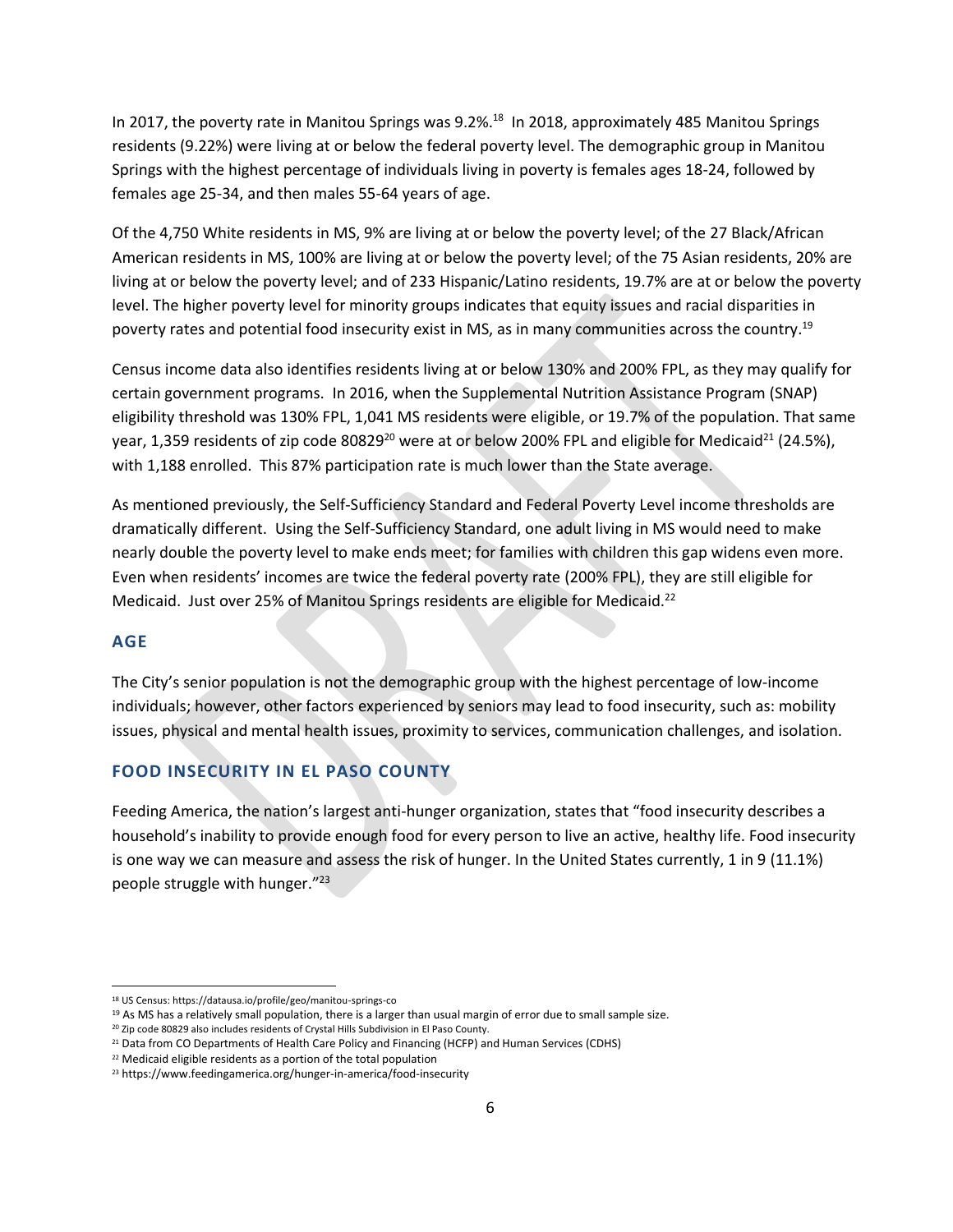In 2017, El Paso County had a food insecurity rate of 11.8%, representing 79,560 individuals, and a food insecurity rate of 14.6% for children (24,450 food insecure children).<sup>24</sup> Of the children experiencing food insecurity in El Paso County, over 63% are income eligible for federal and child nutrition programs such as SNAP (formerly food stamps), WIC (a supplemental food and nutrition education program for pregnant women and children 0-5 years of age), Free/Reduced School Meals, Summer Meals, and others.<sup>25</sup>

#### **PARTICIPATION IN FEDERAL FOOD PROGRAMS**

The two primary federal food programs are Supplemental Nutrition Assistance Program (SNAP) and the Women's, Infants and Children Nutrition Program (WIC).

### **Supplemental Nutrition Assistance Program (SNAP)**

SNAP is the largest anti-hunger program in the country and provides enrolled Colorado families with about \$128<sup>26</sup> per person per month to



assist them in purchasing groceries. In 2016, 1,041 residents were eligible for federal Supplemental Nutrition Assistance Program (SNAP—formerly known as "food stamps") benefits, yet only 431 residents were enrolled, a 41% enrollment rate.<sup>27</sup> The low SNAP

enrollment has a profound impact on their ability to purchase nutritious foods and negatively impacts the local economy. In 2016, over \$640,000 in SNAP benefits were issued to residents of 80829, representing \$1.15M in potential local economic development. Since the SNAP enrollment rate in the City is so low, there are untapped resources for

#### **SNAP Enrollment**

- **41% of eligible Manitou Springs residents are enrolled in the program**
- **66% of eligible El Paso County residents are enrolled**
- **73% of eligible people nationally are enrolled**

low-income families that could bring in an additional \$936,960<sup>28</sup> to be spent in local grocery stores and create an additional \$1.7M<sup>29</sup> in economic development. Since MS has limited fresh food retail where these benefits could be spent, these federal SNAP dollars (and subsequent economic development) are supporting nearby communities instead.

### **Women, Infants and Children Nutrition Program (WIC)**

The Women, Infants and Children Nutrition Program (WIC) provides nutritional support for several categories of women, infants, and children. This program is managed by El Paso County Human Services Department. In early 2020, approximately 26 MS residents participated.

<sup>24</sup> https://map.feedingamerica.org/county/2017/overall/colorado/county/el-paso

<sup>25</sup> <sup>25</sup> https://map.feedingamerica.org/county/2017/overall/colorado/county/el-paso

<sup>26</sup> https://www.kff.org/other/state-indicator/avg-monthly-snap-benefits

<sup>27</sup> Gapmap.org

<sup>28</sup> https://www.kff.org/other/state-indicator/avg-monthly-snap-benefits

<sup>&</sup>lt;sup>29</sup> SNAP \$1.80 multiplier https://www.ers.usda.gov/webdocs/publications/44748/7996\_err103\_1\_.pdf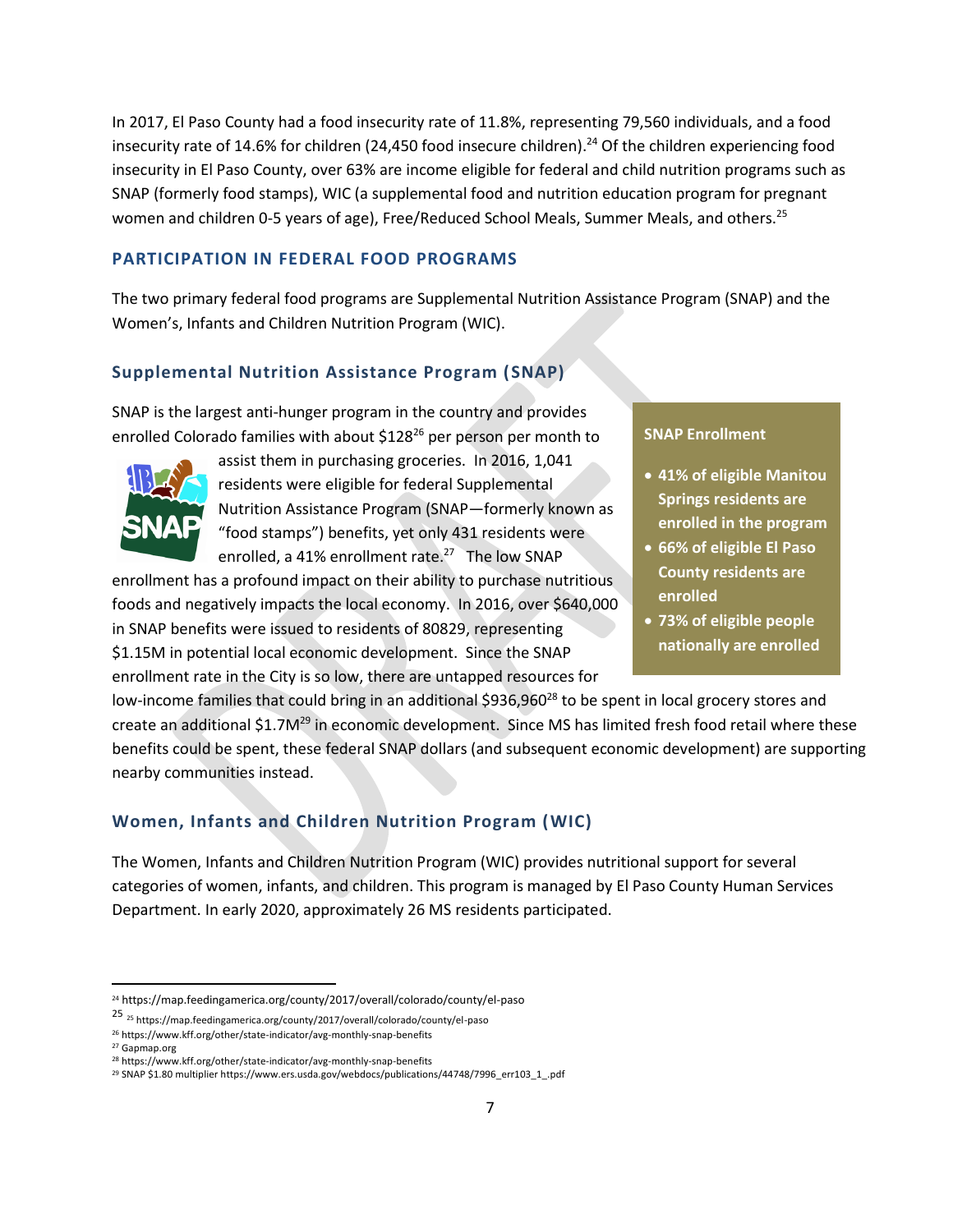#### **Approaches to Increase Participation**

The low enrollment rates in these programs in Manitou Springs are most likely caused by the absence of the places and spaces where families and individuals typically obtain the information and assistance to enroll in them. Most outreach and enrollment for SNAP and WIC takes place in County Offices, Family Resource Centers, Medicaid provider offices, health and hospital systems, large food banks, or in partnership with other nonprofits. These providers do not have a physical presence in Manitou Springs.

Access to federal food programs in Manitou Springs could be improved through partnerships with Care & Share of Southern Colorado and Hunger Free Colorado. Care & Share has a dedicated SNAP Enrollment Team that provides outreach, education, and application assistance to residents who are likely eligible. Additionally, the statewide Hunger Resource Hotline, run by Hunger Free Colorado, will assist likely eligible individuals to enroll in SNAP and WIC over the phone. Promoting these resources and providing enrollment assistance will be key to improving enrollment rates. All children enrolled in SNAP are automatically enrolled in the Federal Free and Reduced School Meals Program.

#### <span id="page-10-0"></span>**MANITOU SPRINGS' FOOD ENVIRONMENT**

A community's food environment encompasses the physical presence of food that affects a person's diet. This includes the distribution of and proximity to food stores and how they are accessed, and the interconnected system that allows people to access food. The food environment includes everything from retail food, to direct food purchase from farmers, to community food venues such as food markets.<sup>30</sup>



**The Manitou Springs Community Food Pantry at St. Andrews's Church provides a variety of fresh food choices.**

There are currently no full-service grocery stores or fresh food retail establishments within Manitou Springs. According to the MS Community Food Assessment Survey section below, the majority of residents shop at one of two large groceries, Safeway (68%) or King Soopers (65%). Safeway is 2.2 miles from Manitou Springs City Hall, or about a 7-minute drive. For residents who do not have a private vehicle, it may take 17-23 minutes by bus, depending on whether one is on the east or west side of the City, in which case a transfer is required. However, depending on one's location, a short to long walk is required to reach the transit route. The nearest King Soopers is 4.5 miles from City Hall and takes at least 11 minutes by car, or 35 minutes by bus with a one-mile walk. The only consistent source of food retail in City

limits is convenience stores that carry a limited inventory of fresh food, at a higher cost.

Some Manitou Springs residents participate in *Community Supported Agriculture* (CSA's). CSA shares are locally-grown, pesticide-free produce boxes delivered weekly to Manitou Springs residents. CSAs support

<sup>30</sup> <https://www.cdc.gov/healthyplaces/healthtopics/healthyfood/general.htm>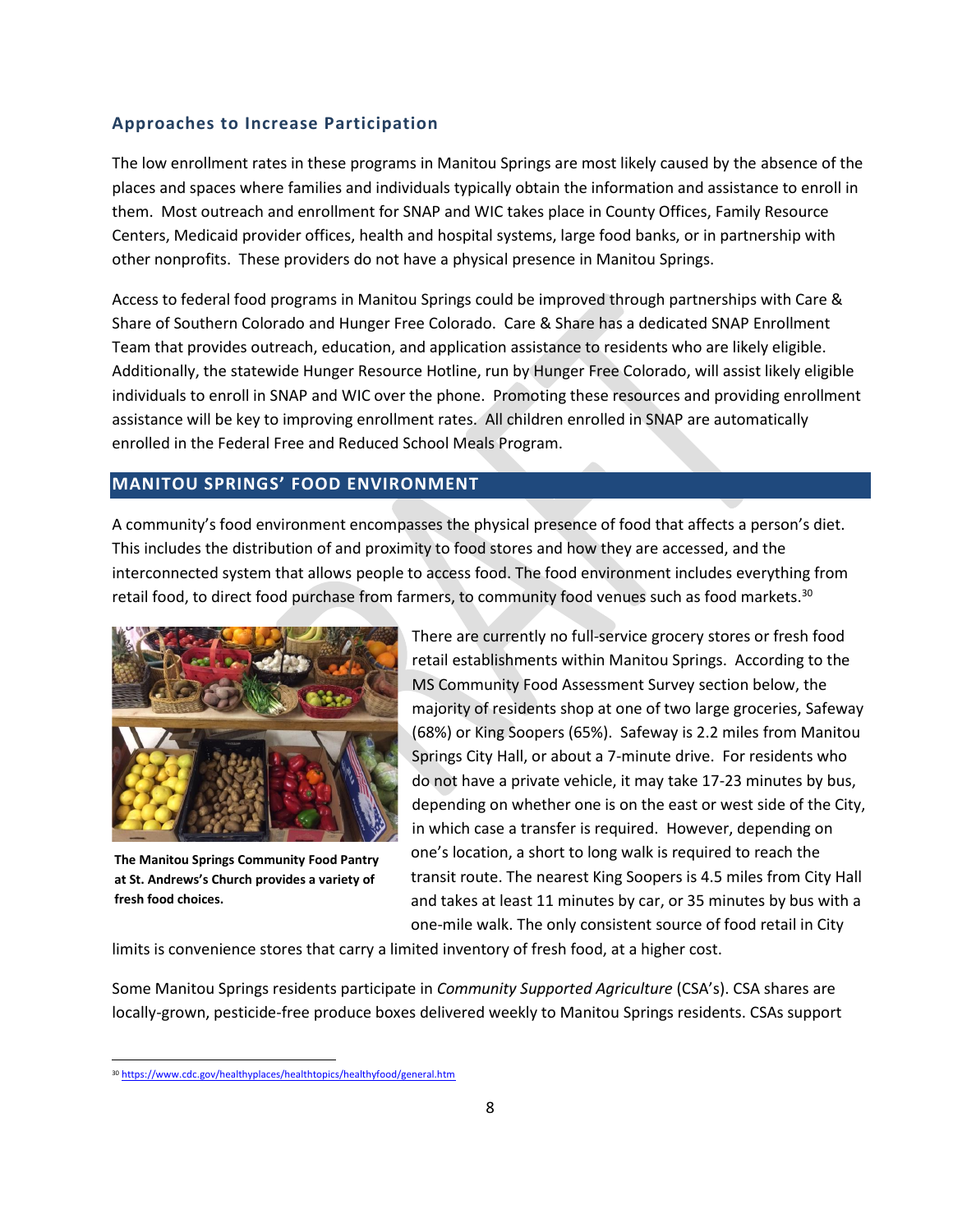local farmers while increasing access to fresh fruits and vegetables for members. These can be expensive options for low- and middle-income households, although SNAP recipients can access "Double Up Bucks" that make the boxes half-price. Expanding subsidized CSAs for all low-income/food insecure residents would help support local farmers and area residents needing additional fresh food.

Although the community survey data represents a small percentage of the Manitou Springs community, we can surmise that for most Manitou Springs residents, their food environment is primarily tied to the large grocery stores in Colorado Springs. During the local growing season, the food environment becomes more diverse as people can access other local fresh food venues, such as gardens and farmers' markets.

#### <span id="page-11-0"></span>**COMMUNITY SURVEY FINDINGS**

The project team prepared and distributed a survey to learn more about how and where Manitou Springs residents obtain their food; participation in federal food programs; how they adapt when their household food budget is inadequate; use of alternative food options; and basic demographics. The survey was widely distributed through various channels: the Plan Manitou email list, Pikes Peak Bulletin, Pool/Fitness Center newsletter, and to School District families. Food pantry clients also participated (Appendix E). The survey yielded 144 responses of which 136 were complete. The demographic characteristics of survey respondents were fairly consistent with overall community demographics for age, race/ethnicity, income, and number of households with children.

#### **HOUSEHOLD CHARACTERISTICS**

As shown below, two-thirds of survey respondents were in a household with no children (18 years of age or younger). Two-thirds of respondents reside in a household with two adults. Regarding gender, 63% of respondents were female, 31% male, and 6% preferred not to state.

### **MANITOU SPRINGS DEMOGRAPHICS (American Community Survey, 2018) Population** (July 1, 2019) 5,390 **Households:** 2467

- With people under age 18: 24%
- Persons per HH: 2.1

#### **Age**

• Persons under 18 years: 16.3%

• Persons 65 years and older: 20.9% **Median Household income:** \$67,055 **Percent of population living in poverty:**  9.4%

**Race and Hispanic origin**

- White alone: 93.7%
- Black/African American alone: .2%
- Asian alone: 1.2%
- Two or more races: 4.3%
- Hispanic or Latino: 3.7%
- White alone, not Hispanic or Latino: 91.3%

**Veterans:** 762 (14.1%) **Median gross rent:** \$939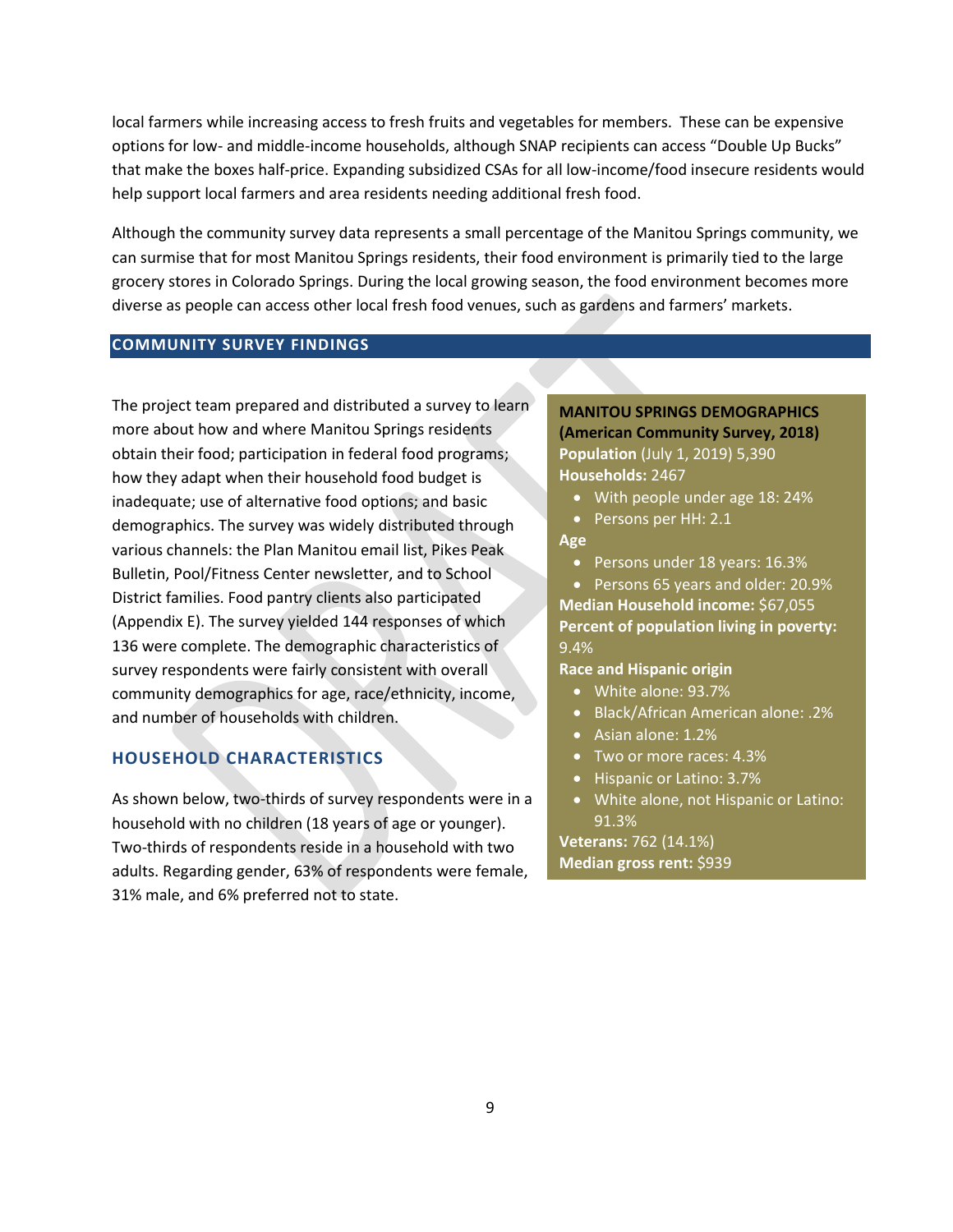

Regarding race/ethnicity, the majority of respondents were Caucasian/White (81%); 2 individuals identified as Hispanic/Latino; 1 as Asian/Pacific Islander; 13% did not wish to answer; and 5 stated "other."

The highest percentage of respondents were over age 60 (30%), followed by ages 30-39 and 50-59 at 19% each. 17% were aged 40-49, and 8% were aged 18-29. The income distribution for survey respondents is



shown in the chart to the left. 63% of respondents have income above \$50,000 per year. There is good representation across other income categories.

The majority of respondents (54%) stated their health is "very good" or "excellent;" 38% said that their health was "good." Only 4% responded that their health was "fair" and 2% responded they were in "poor" health.

#### **PARTICIPATION IN FOOD ASSISTANCE PROGRAMS**

Survey respondents were asked whether they have used the following food assistance programs:

- 87% used none
- 6% used SNAP
- 2% used WIC
- 9% used a Food Bank/Food Pantry
- 5% used Free/Reduced School Lunch
- 1% used Senior Food Program
- 5% used Free Community Meals
- 4% stated "other"

Respondents were asked if they are eligible for programs; seventeen individuals stated that they are eligible but do not participate, and 22 were unsure if they were eligible. The high number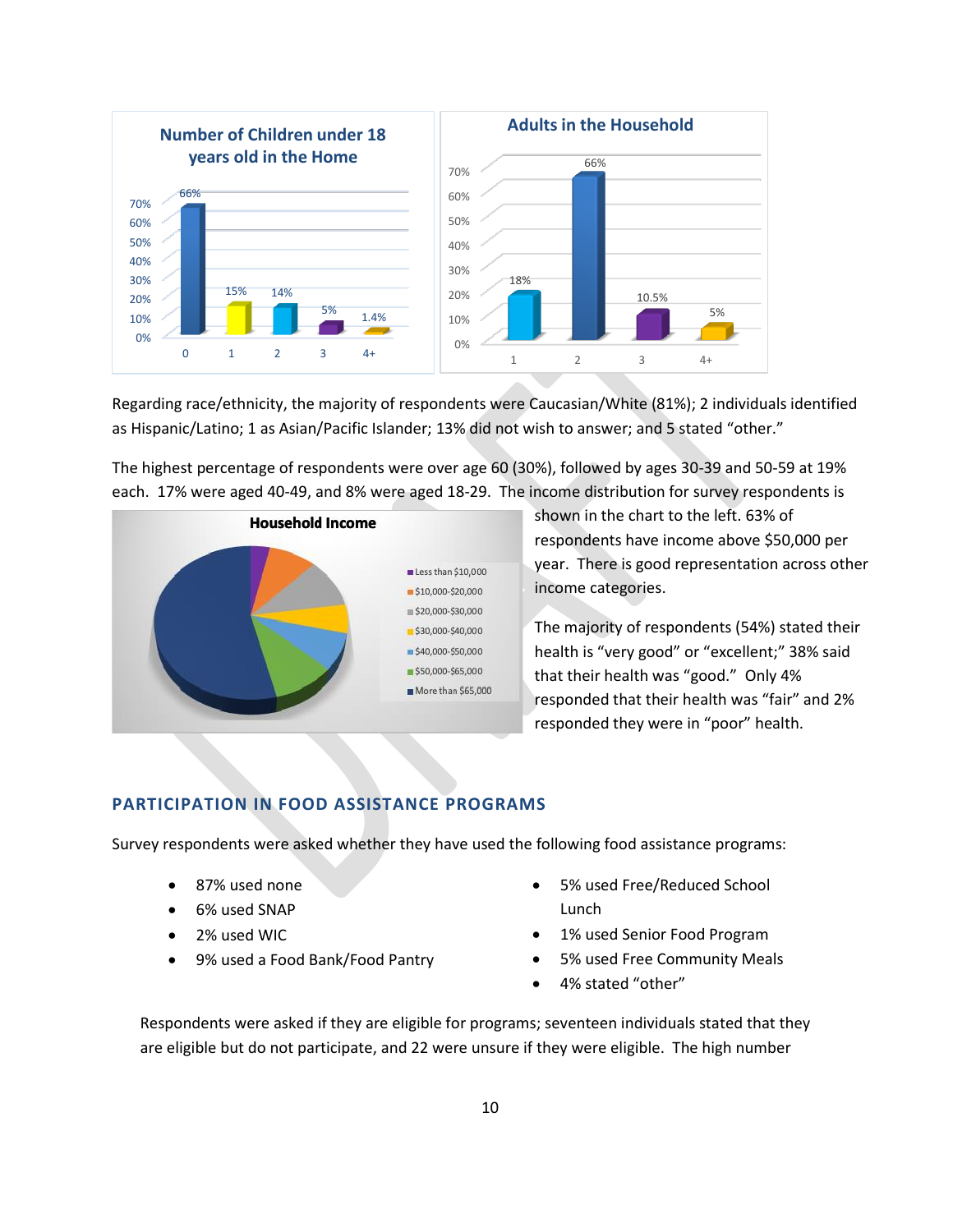for "unsure" indicates that with increased outreach, education, and enrollment support, there is potential to enroll additional households in federal food programs.

Survey respondents who "felt that food is unaffordable" (104) have taken the following actions:

- Limited the size of their meals (38%)
- Skipped a meal (27%)
- Worried about having enough to eat (21%)
- Gone to a food bank/pantry (22%)
- Shopped for the least expensive food (83%)

### **ACCESS TO HEALTHY FOODS**

The majority of respondents have three or more serving of fruits and vegetables a day (60%).<sup>31</sup> When asked what affects their ability to eat healthy food, respondents said:

- Not enough time 37%
- It is too expensive to eat "healthy" 28%
- Encounter transportation barriers to accessing healthy food 15%
- Do not enjoy and/or are not skilled in cooking healthy foods 13%

According to survey respondents, eating healthy, nutritious food is very important; however, the factors of convenience (access to fresh food) and affordability (ability to pay for it) are key factors in household food choices.

When asked what the three most important factor are in making food choices, rankings were as follows, with a weighted percentage based on ranking:

- 1. Healthy/Nutritious (82%)
- 2. Price/Affordability (48%)
- 3. Taste (44%)
- 4. Certified Organic (39%)
- 5. Locally Grown (37%)
- 6. Convenience (35%)
- 7. Brand Name (2%)

Respondents were asked to rank what the most important factors would be for them to shop at a local food store (in Manitou Springs). The factors were ranked in this order:

- 1. Fresh fruits and vegetables
- 2. Competitive prices
- 3. Locally grown food
- 4. Organic foods
- 5. Bulk foods
- 6. Parking
- 7. Ethnic foods
- 8. Prepared food

<sup>31</sup> The US Department of Agriculture's Dietary Guidelines recommend adults eat anywhere from 5 to 13 servings of fruits and vegetables per day depending on age, gender, physical activity, and overall health.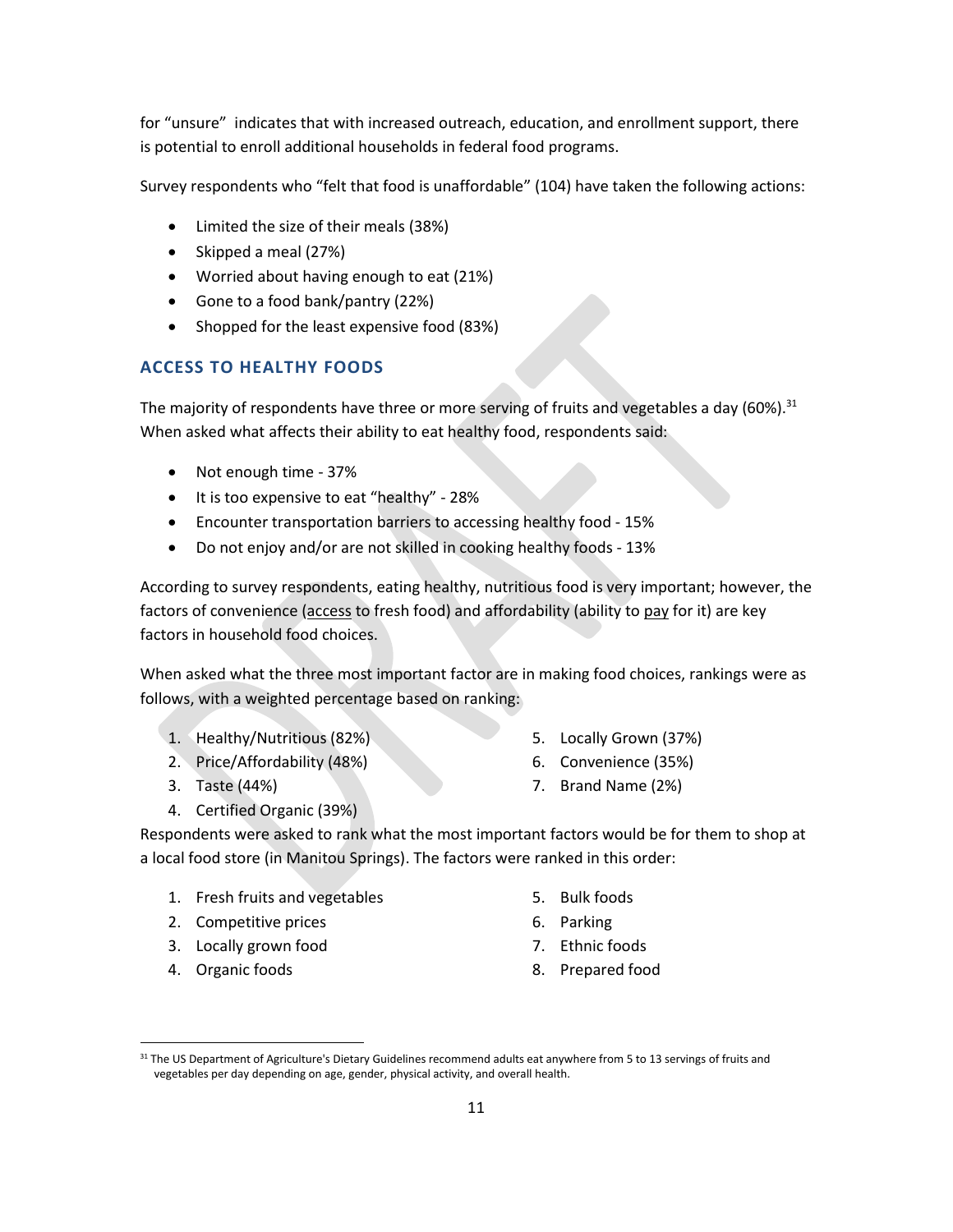#### **IMPACT OF COST OF LIVING ON ABILITY TO PURCHASE HEALTHY FOODS**

Nearly two-thirds of respondents reported annual income above \$50,000. When asked if the cost of living in Manitou Springs affected their ability to purchase healthy foods, 24% answered yes, 59% responded no, and 17% indicated maybe. Respondents were asked to rank six issues relative to cost of living and how they affect their ability to purchase healthy food. Respondents identified the following issues, in order of importance:

- 1. Income is too low;
- 2. High mortgage;
- 3. Unemployed/underemployed (to note, no one indicated they were unemployed in previous question, meaning that underemployment is the issue);
- 4. High rent;
- 5. Transportation costs; and
- 6. Childcare or eldercare expenses.

#### **USE OF AND INTEREST IN OPTIONS FOR FRESH FOOD**



Survey results indicate that many Manitou Springs residents are active in local agriculture and gardening. Respondents were asked about their use of gardening and animal husbandry. Respondents reported undertaking a range of different fresh food activities: 52% have a home garden, 22% use Community Supported Agriculture (CSA) shares, and 12% participate in a community garden. 40% do not participate in any gardening or animal-related activity.



As a follow-up question, residents were asked if they would be interested in any of these activities; 69% were interested, and 17% stated "maybe." Only 14% were not interested. The survey revealed strong support for increased access to a variety of fresh food options.

When asked "What food programs would you like to see locally?" respondents indicated interest in all these programs as noted in the table below.

**33 (24%) of survey respondents indicated that the cost of living in Manitou Springs affects their household's ability to purchase healthy foods.**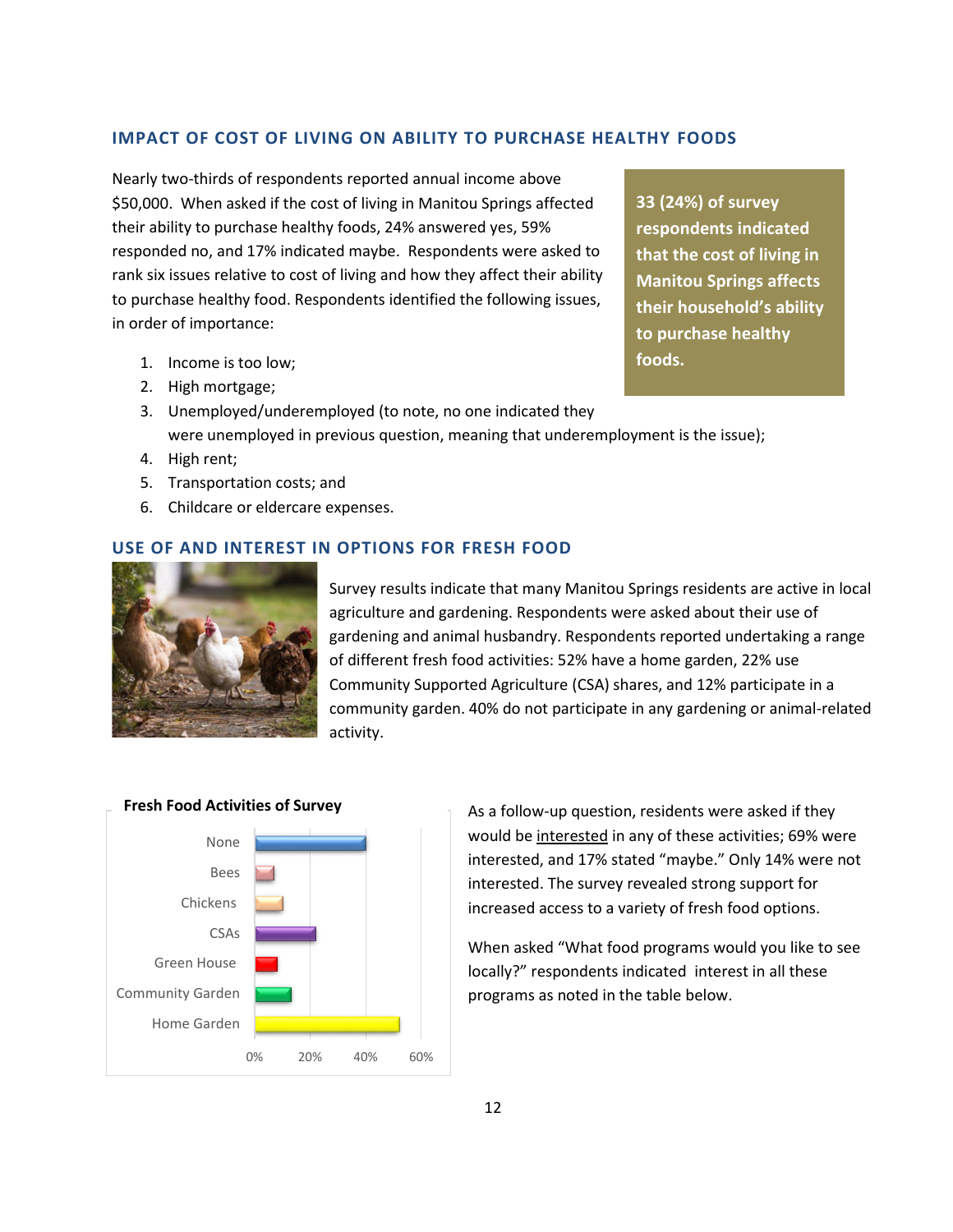#### **Survey Respondents indicated support for these food programs**

| <b>ANSWER CHOICES</b>                                                           | <b>RESPONSES</b> |
|---------------------------------------------------------------------------------|------------------|
| Farm-to-School (local schools serving fresh, local produce)                     | 72%              |
| <b>Community Greenhouse</b>                                                     | 63%              |
| Community garden plots (affordable growing spaces for all<br>community members) | 60%              |
| <b>Additional Community Supported Agriculture (CSA) opportunities</b>           | 52%              |
| Affordable food cooking and processing classes                                  | 39%              |
| <b>Nutrition Education</b>                                                      | 35%              |
| <b>Community Kitchens (affordable processing space)</b>                         | 34%              |
| <b>Increased Food Bank/Food Pantry options</b>                                  | 27%              |

The Project Team drew these conclusions from this feedback:

- There is interest in a high level of interest in Farm-to-School, Greenhouses, Community gardens, and Community Supported Agriculture;
- There is a moderate level of interest in nearly all of these activities; and
- Some residents will have the time and inclination to produce their own fresh food, whereas others may not; and the needs of both groups should be addressed.

The survey included a question to gauge the level of concern about food sourcing (where food comes from) and issues such as organic production. Respondents were most concerned about ethical farming practices and toxic residue.

Survey findings and conversations show that residents of Manitou Springs want increased access to fresh foods that are both affordable and convenient. Potential options include improving access via improved community markets and farm stands; utilizing local expertise to enhance a food hub presence; supporting increased community access to gardening; and garden plots and increasing support for local farms.

### <span id="page-15-0"></span>**QUALITATIVE FINDINGS**

To learn more about the extent of food insecurity for Manitou Springs residents and experiences of populations most in need, the project team hosted meetings and conversations with organization representatives, stakeholder groups, and individuals and summarized the findings. The team also engaged with City staff and stakeholders involved in food-related businesses; economic development; and farming, gardening, and sustainable food systems.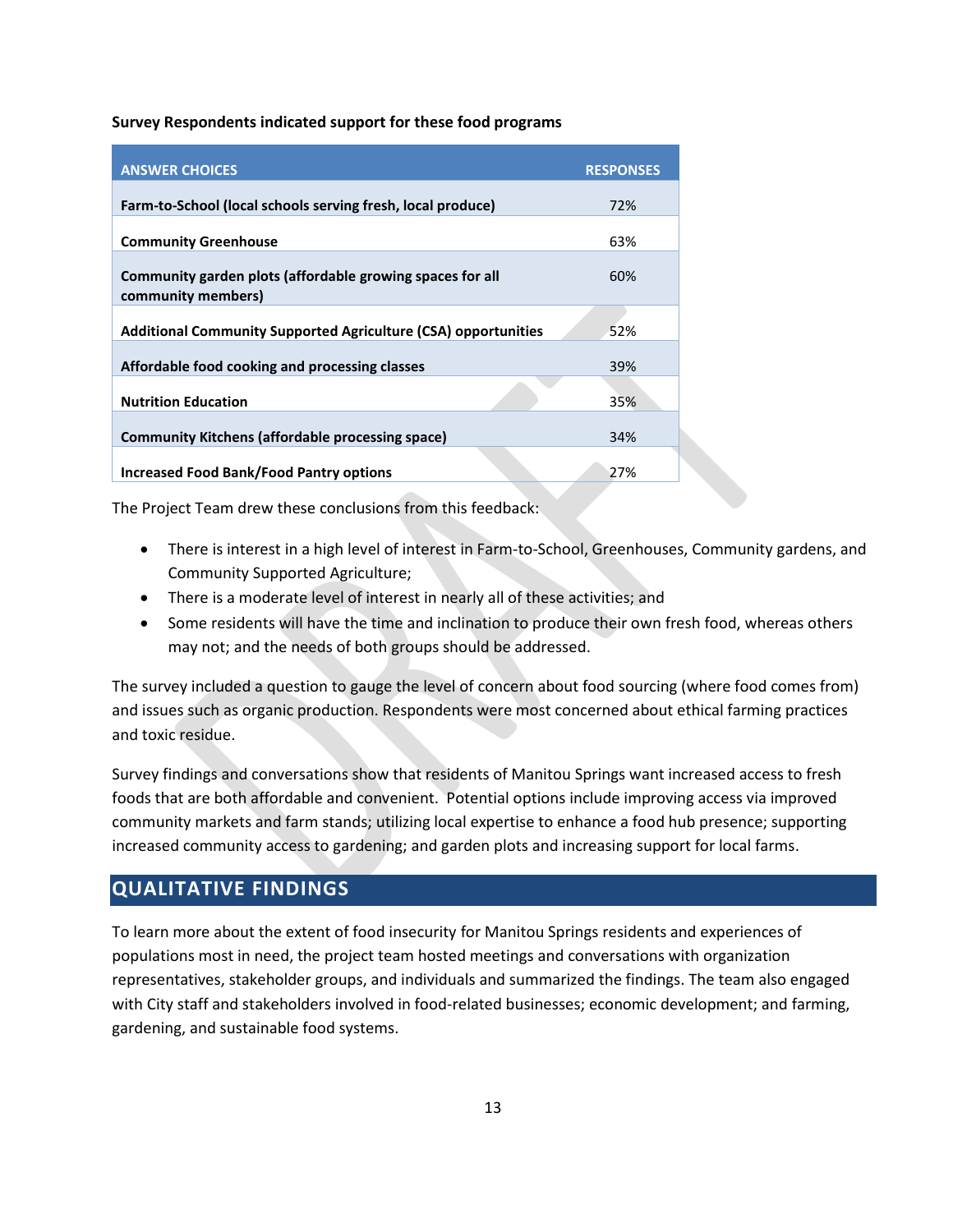#### **FOOD PROVIDERS**

#### **Food Pantries**

*St. Andrew's Church* hosts the Manitou Springs Community Food Pantry on Wednesdays, 1-2 pm.<sup>30</sup> The Church staff coordinates a team of dedicated volunteers who drive to the Care & Share Food Bank and select a wide range of fresh foods, including fruits/vegetables, dairy, and some meats. The Pantry serves about



**Michelle Tomasik is a regular volunteer at the Manitou Springs Community Food Pantry.**

40-50 people a week. The number of participants has grown steadily since 2013 and

#### **Manitou Springs has three food pantries:**

- St. Andrew's Church Manitou Springs Community Food Pantry
- Community Congregational Church of Manitou Springs
- Manitou Springs High School

has shifted from transient individuals to more permanent residents. Participants must provide proof of Manitou Springs residency. Senior Lunch participants get first choice as the pantry was started to supply supplemental foods to seniors. This priority determined the operating hours of the pantry (1-2 pm) so seniors could pick up needed food items from the pantry before returning home from the Senior Lunch. Funds for the

pantry come from volunteers who organize a successful annual silent auction, write grants, and connect with other community events which contribute additional food and finances. All funds donated to the pantry are placed in a designated account for pantry use only. If it were established that additional pantry hours were needed, the Manitou pantry could also be available from 4:30 – 5:30 pm on Wednesdays to supply food for other Manitou citizens. Pantry volunteers come from all walks of life in Manitou. St. Andrew's freely hosts the space and provides the necessary management.

Community Congregational Church of Manitou Springs hosts a pantry on Fridays from 12:00 pm to 2:00 pm. In 2019, the pantry served 166 families comprising 349 people. Participants are asked to provide a voucher from Westside Cares, but in some cases will provide food without one. Pantry participation has increased in the last several years.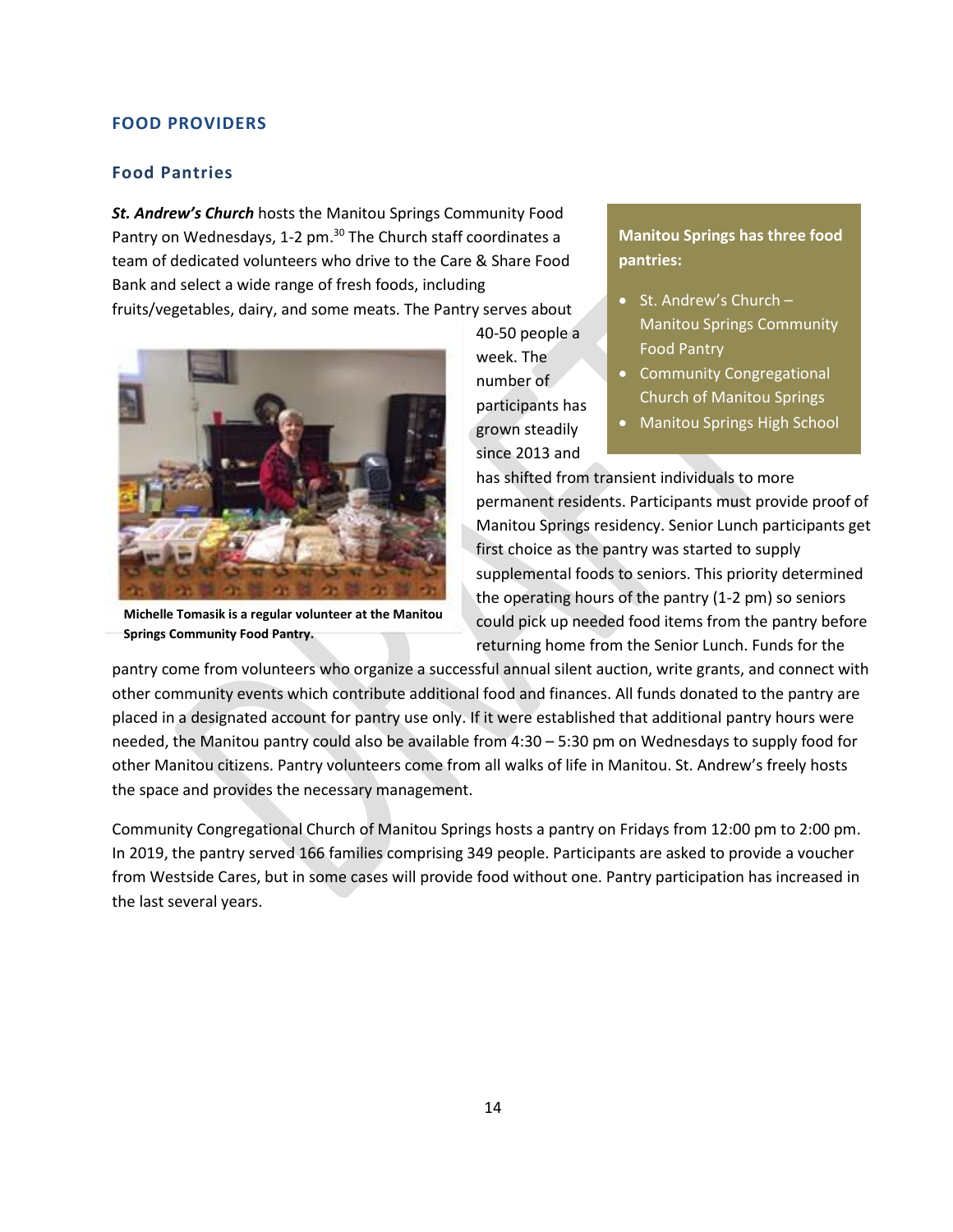#### **Congregate Meals**

Free, hot meals for Manitou Springs community members are available at St. Andrews Church on Sundays at 11:20 am and at Sacred Heart Church in Old Colorado City on Sundays. The Silver Key Connections Café, the Manitou Springs Senior Nutrition Program, is also hosted at St. Andrews Monday through Friday, except holidays. St. Andrew's is an accessible, central location within walking distance for many senior residents. The lunch also serves as an important social function for seniors and may be their main meal of the day. According to Silver Key staff, they serve about 45-50 people on average, and believe they could



**Geraldine Webb regularly participates in the Senior Lunch and Food Pantry.**

accommodate more seniors, if needed. The Director notes that Meals on Wheels demand is low, with only 4- 5 individuals in Manitou Springs served per day.

The Project Team notes that for seniors, accessibility, resources, and personal safety are important factors for food access. With the City's growing senior population, food needs for this demographic group are likely to increase.

#### **Manitou Springs School District 14 Food Programs**

Manitou Springs School District 14 (MSSD14) provides a range of food and human service assistance for students and their families. The District oversees the Free/Reduced Lunch Program, a federal program to ensure that low-income students can access healthy meals at school. "The National School Lunch Program (NSLP) operates in public and private schools, providing nutritionally balanced meals each school day. Federal child nutrition programs like NSLP address child hunger and promote good nutrition. With over 1 in 5 children in the United States living in a food-insecure household, NSLP plays a critical role in the healthy

development and long-term health and educational outcomes for low-income children."<sup>32</sup> In 2019, Colorado passed legislation that provides the co-pay for students who quality for "reduced" school meals, making all lunches free for students in households under 185% of the federal poverty level. According to MSSD14 staff, approximately 23-25% of District students receive free/reduced meals. Students whose family receives SNAP are automatically enrolled in the program. If Manitou Springs increases SNAP enrollment, more students will automatically be enrolled and receive nutritious, warm meals each school day. All meals are reimbursed by the USDA's Food and Nutrition Service.

School District families experiencing food insecurity **really appreciate** how much support the District already provides: the school lunch program and snacks, holiday meal boxes, and \$50 holiday gift card are great!

<sup>32</sup> Feeding America: https://www.feedingamerica.org/take-action/advocate/federal-hunger-relief-programs/national-school-lunch-program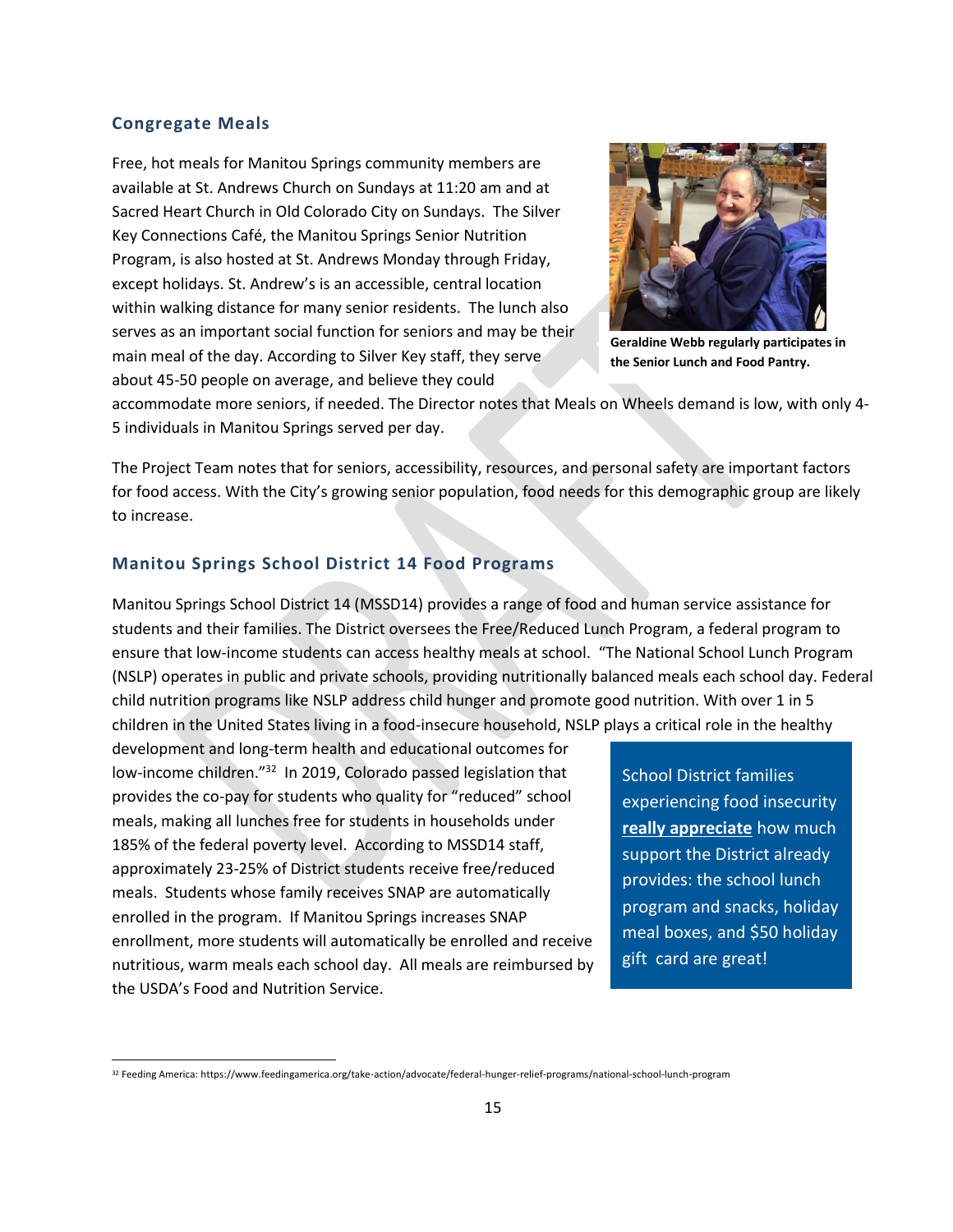The District also hosts a food pantry during the school year with shelf-stable products for District students and families. Other food supports include snacks, holiday food boxes, and holiday family partnerships. In 2019, District staff noted that the food for their many programs is generated entirely by District families and students. Staff are currently preparing a Care & Share grant for a weekend and weekday snack programs. These efforts are supported by the District's *Partners for Healthy Choices* program, which brings community partners and staff together to promote the "Whole School, Whole Community, Whole Child" model for all district schools and community in supporting students to make healthy life choices.

MSSD14 staff identified these gaps and needs:

- The District would like to expand its food pantry inventory to include fresh foods which would require additional space and refrigeration capacity;
- MSSD14 would like to implement a robust backpack program where students are provided nutritious, non-perishable, easy-to-prepare food over weekends and holidays. The District would need funding and a partnership with Care & Share to have a sufficient back-pack program for low-income children.
- The District does not participate in the Free/Reduced meals program during the summer; however, students may participate in the program in Woodland Park or District 11.

Flying Pig Farm collaborates with the District to welcome students of all ages to programs, classes, workshops, and meals with the purpose of deepening knowledge and relationship with food and the roles of agriculture in our local ecosystems. Pikes Peak Permaculture is the fiscal sponsor and over 50 students a week participate. Students engage with a range of domestic and wild animals and plants. In the community survey, Farm-to-School programs such as this ranked highest for programs that residents would like to see locally.

#### **RESIDENTS EXPERIENCING FOOD INSECURITY**

Staff held conversations with five School District families



**Students help tend the Flying Pig Farm demonstration garden.**

currently experiencing food insecurity. Under the McKinney Vento Act, the School District is required to track and assist families experiencing homelessness. As of early 2020, the McKinney Vento case managers were serving approximately 60 homeless children and families. In Manitou Springs, many of these families reside in motels and hotels. They do not have a permanent address and are living in substandard conditions, with inadequate kitchen and sanitary facilities. Families cited the need for food that can be prepared in a microwave or crockpot.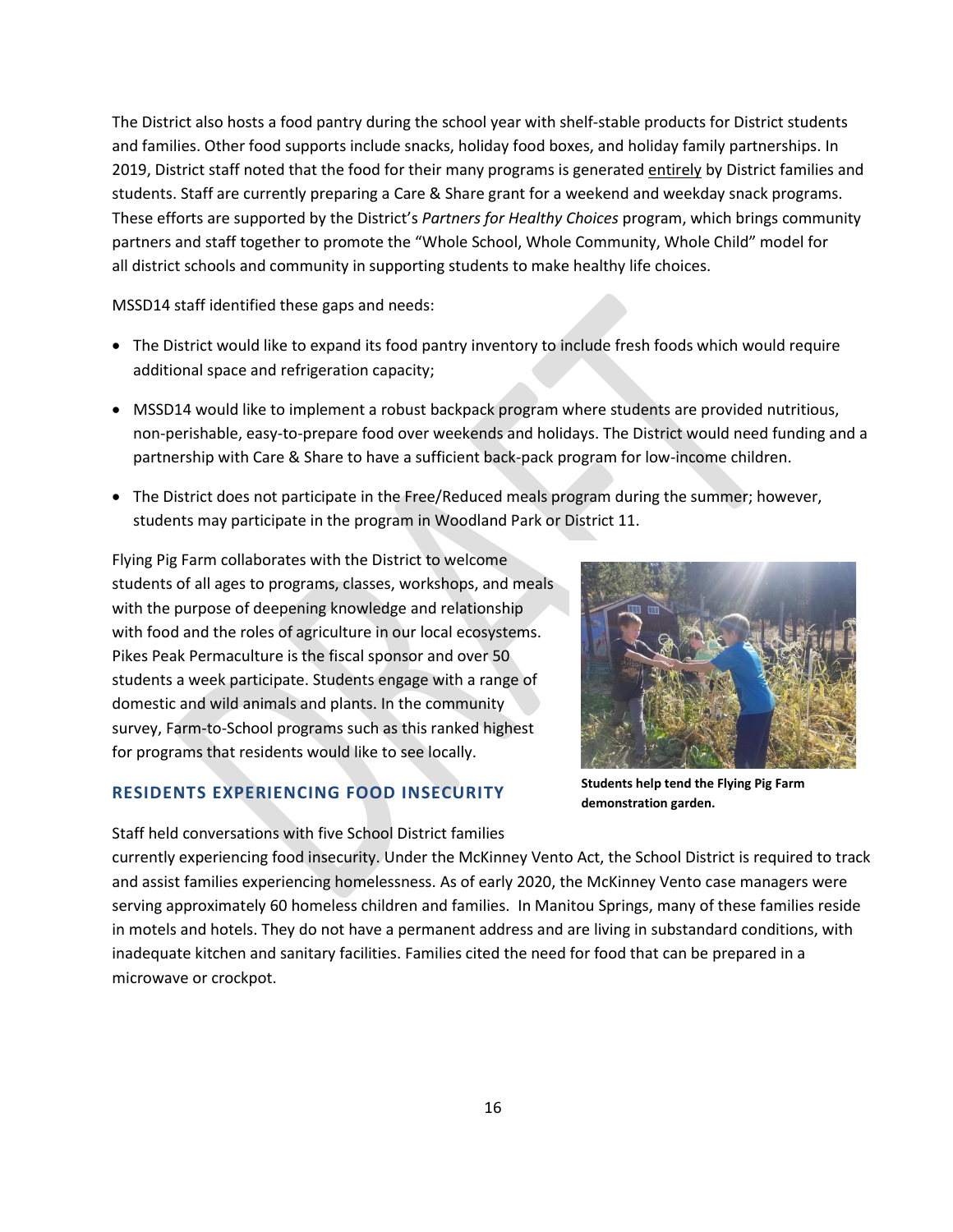Staff observed some commonalities among these families' experiences. The families who obtain SNAP benefits typically find benefits may cover only two weeks or so of food, so they need assistance in coordinating other resources and programs, primarily food banks. Accessing these programs and resources

takes time out of their day, and lack of transportation further adds to these barriers. Several parents saw a need for education about portions, meal planning, and shopping to stretch their monthly food budget.

Access to grocery stores for affordable, fresh food can be a challenge. Families with transportation constraints may rely on local convenience stores that have higher prices and limited choices. There is a need for better access to fresh foods: meat, dairy, and vegetables. In terms of access to food pantries, the High School was the most convenient location for most, but can be challenging for families residing in the east area of town.

Families that are new to the area or in an urgent situation indicated

**The McKinney-Vento Act is federal legislation that requires all School Districts in the nation to address the particular needs of children in temporary housing so that they are able to continue their education, despite challenging circumstances.**

the need for more accessible, comprehensive information on community food resources. In these situations, families stated that emergency food vouchers to grocery stores would be helpful.

Families and community members identified other gaps and barriers:

- Community food pantries are held during weekdays which is not convenient for working parents; evening or Saturday hours would be helpful;
- Children can access the free meals in the summer, but this program is not located in MS;
- Manitou Springs residents may have benefits such as supplemental Social Security, but if their income is too high for SNAP, they "fall through the cracks;" and
- Navigating the system is a challenge and support is needed to successfully enroll in benefits and access resources.

### **CONVERSATIONS REGARDING FRESH FOOD RETAIL**

There is broad community interest in expanding access to fresh, affordable, local food through a new, local food retail establishment. There have been recent efforts to launch food retail in Manitou Springs, and some acknowledged constraints:

- A limited number of smaller commercial parcels for new or redeveloped grocery retail;
- Limited tracts of land available and/or suitable for farming; and
- A rapidly diminishing number of farms in the Pikes Peak region.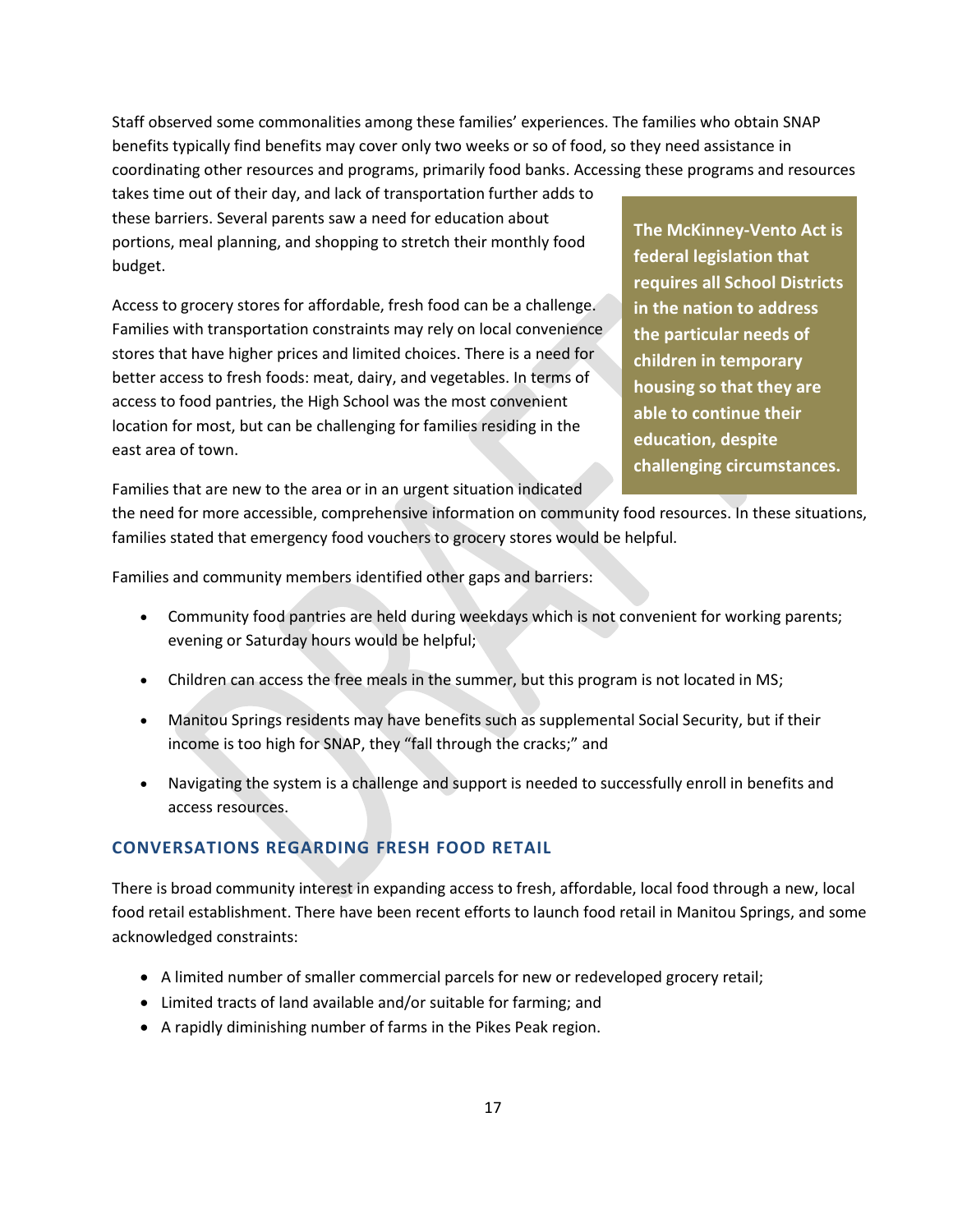Despite these constraints, many community members are determined to expand the City's fresh food choices. In addition, the community's strong sustainability values support this objective.

There have been several recent efforts to establish groceries in the downtown area featuring local produce and goods, but none proved sustainable; lack of parking and product diversity were cited. The City's Chamber of Commerce Director believes that a grocery focused on whole/fresh foods is needed and could be viable. The Urban Renewal Authority (URA) Director noted that food markets require substantial parking, and nonfood items are more favored to boost URA revenues. Some successful smaller-scale efforts were cited. One business featured healthy, locally-made goods that sold well; the owners observed that a venue in the right location serving locals and visitors may be the most viable option. A food venue that offers healthy, local, and specialty foods seems to be most viable and could find strong community support, especially if the food is affordable. Manitou food advocates and entrepreneurs suggested a hub of eateries/food, and agreed a strong anchor is needed to make food hubs a success.

Manitou Springs may have a high number of "cottage food" preparers. Cottage food enterprises are generally defined as non-potentially hazardous foods such as baked goods, jams, jellies, and home-canned vegetables and fruits. It would be valuable to reach out to these local producers to understand their needs and develop a coordinated marketing/retail strategy to support this sector. An industrial grade community kitchen would support this sector.

#### **FARMING, GARDENING, AND A SUSTAINABLE FOOD SYSTEM**

Manitou Springs has a contingent of dedicated, knowledgeable residents committed to advancing gardening, and particularly sustainable gardening. Planning staff convened a stakeholder group of farmers and gardeners to share their insights.

#### **Farming**

Stakeholders shared that in the past several years, many area farms have closed or relocated out of the region. Manitou Springs currently has two farms, and both focus primarily on education. Flying Pig Farm on hosts a farm education class for Manitou Springs Middle School students. Activities include: building greenhouses, supporting an educational garden, tending bees, and a community garden plot. Smokebrush Farms focuses on education for growing diverse, native crops; composting; and farm-to-table activities. The City may wish to advocate for a sustainable, regional food system.

#### **Gardening**

The Manitou Springs Garden Club hosts monthly meetings, plant sales, and training opportunities and provides grants to worthy projects. Some residents are experts in permaculture.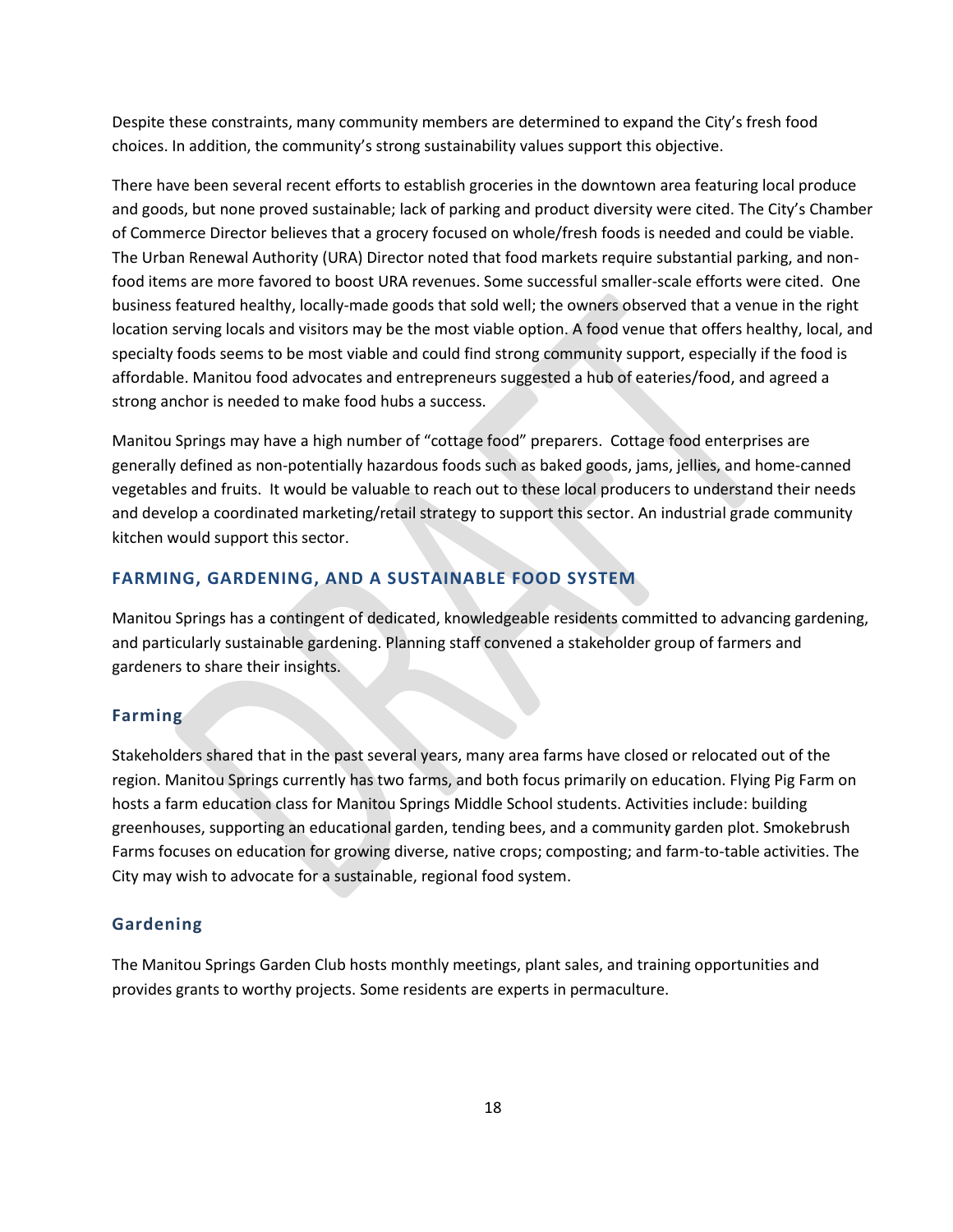Education: Advocates see a tremendous need to educate citizens about gardening, nutrition and the benefit of fresh foods, and sustainable food systems. Groups such as the Manitou Springs Garden Club can share their knowledge and train others to garden.

Staff notes that different approaches are required for farming on private and public lands, and offer these considerations:

- Private land: Manitou Springs Garden Club or other City advocates could initiate workshops or training, identify educational materials, and generally help facilitate private gardening in the community.
- Public land: The City's parks and open spaces are overseen by City boards and subject to management and master plans.

**Permaculture: an agricultural system or method that seeks to integrate human activity with natural surroundings so as to create highly efficient self-sustaining ecosystems -** *Merriam Webster Dictionary*

- $\circ$  Identifying sites for demonstration gardens in parks may be a viable first step; staff will facilitate this discussion with the Parks and Recreation Advisory Board and Open Space Advisory Committee. Demonstration gardens could be coordinated with pollinator plantings.
- o Staff will reach out to the Open Space Advisory Committee to discuss possible community gardens in unused open space in a neighborhood setting.



**Community Gardens**

**Westside Community gardeners use raised beds, lots of compost, and the "no till" gardening method**

Community gardens ranked high in the survey and appear to be a good approach for Manitou Springs. The decline in regional farms may signal the need for individuals and communities to build their own farming capacity. Westside Community Gardens (WSCG) in Old Colorado is in its second year of gardening. Staff met with the garden's founder, and learned that establishing a locally sustainable food source is a compelling goal. Some additional background on WSCC includes:

- Pikes Peak Urban Gardens prepared the site and built the raised beds on a vacant park site;
- The garden is community-run by members based on a set of

core values; this approach is intended to empower individuals to bring their unique contributions, while creating a resilient, interconnected community; there is no an overarching organizational structure such as a 401 c (3)

- Members work on beds throughout garden rather than individual plots, sharing tasks and produce
- Fifty-three members provide an annual \$145 donation fee: \$7,685 budget covers annual expenses
- WSCG collaborates with Soil Cycle/Colorado Springs Food Rescue on compostables, and also receives materials and support from Colorado Springs Parks staff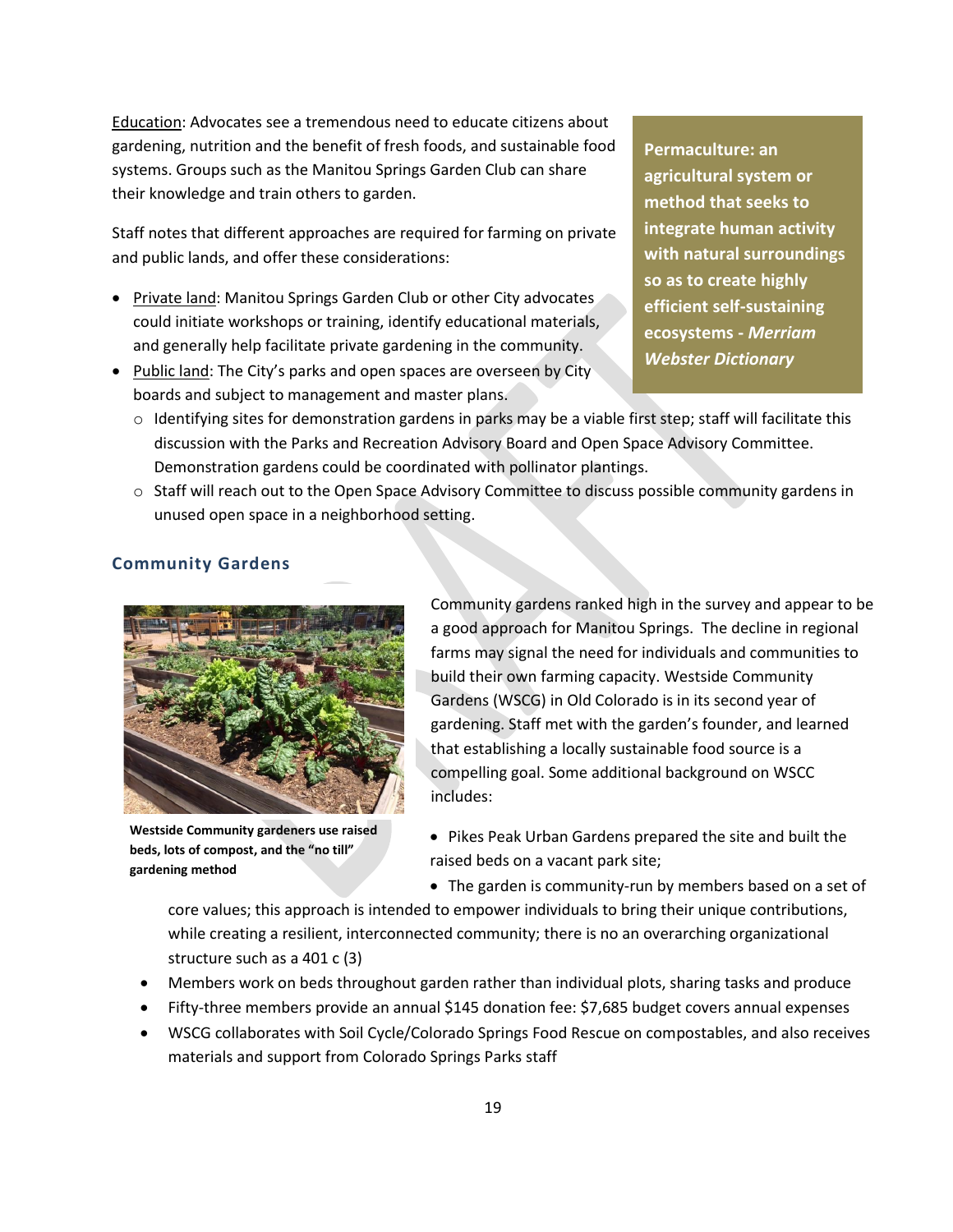Vermijo Community Gardens in Old Colorado City was renewed this spring. Westside Cares sponsors a Victory Garden on Ridge Road. Manitou residents can and do participate in these gardens. From a meeting with WSCG Founded Richard Mee, staff gleaned these principles:

- Select a site that provides full sun exposure, good soil, and even terrain, in a neighborhood-based location; in Manitou Springs, a valley site may yield better soil; available water is needed, with frost free faucets for winter;
- Pursue a City or private land donation, and City support for materials such as compost; and
- A resident "champion" or small group of committed gardeners is needed to lead the effort

It may be valuable to conduct additional research to learn what else is needed for local gardens to succeed.

#### **Sustainable Food Systems**

Gardening advocates cite concerns about global warming and its impact on food supply chains and believe that Manitou Springs and other communities should dedicate more space to growing food. There is concern about negative health impacts of industrially farmed foods. Although the City's terrain poses constraints, experienced gardeners believe this can be overcome by applying methods such as agroforestry, permaculture, and gardening with mixed crops.

#### **Manitou Springs Community Market and other Fresh Food Venues**

The Manitou Springs Community Market (MSCM) has hosted food and craft vendors and entertainment on late Thursday afternoons since 2015. In fall 2019, the Market closed early for the season. MSCM Manager Chi Ito noted some key factors leading to the closure: unpredictable, severe afternoon weather; need for a suitable facility with appropriate access for vendors; difficulty recruiting farms on a consistent basis; and number of other farmers markets in our region. The loss of regional farms has been a factor; a steady, critical mass of producers is needed. Due to Covid 19, the Market will not continue in 2020. City staff will evaluate approaches to reinvigorate the market for 2021. Taking on the role of market manager is a significant commitment, and there are organizations that provide training, resources, and other tools.

Food advocates agree the Community Supported Agriculture (CSA) approach seems well-suited to Manitou Springs - Ahavah Farms in Peyton has such a program – and ways to support this, such as community drop off points, should be identified. Residents have also suggested that community members could prepare readyto-go meals, such as soup, for people in need.

#### **REGIONAL PARTNERS**

#### **Care and Share Food Bank of Southern Colorado**

Care and Share (C & S) is the "Feeding America" agency (food bank) serving El Paso County, and provided 170,191 southern Colorado neighbors with 15.2 million meals by distributing 18.3 million pounds of food in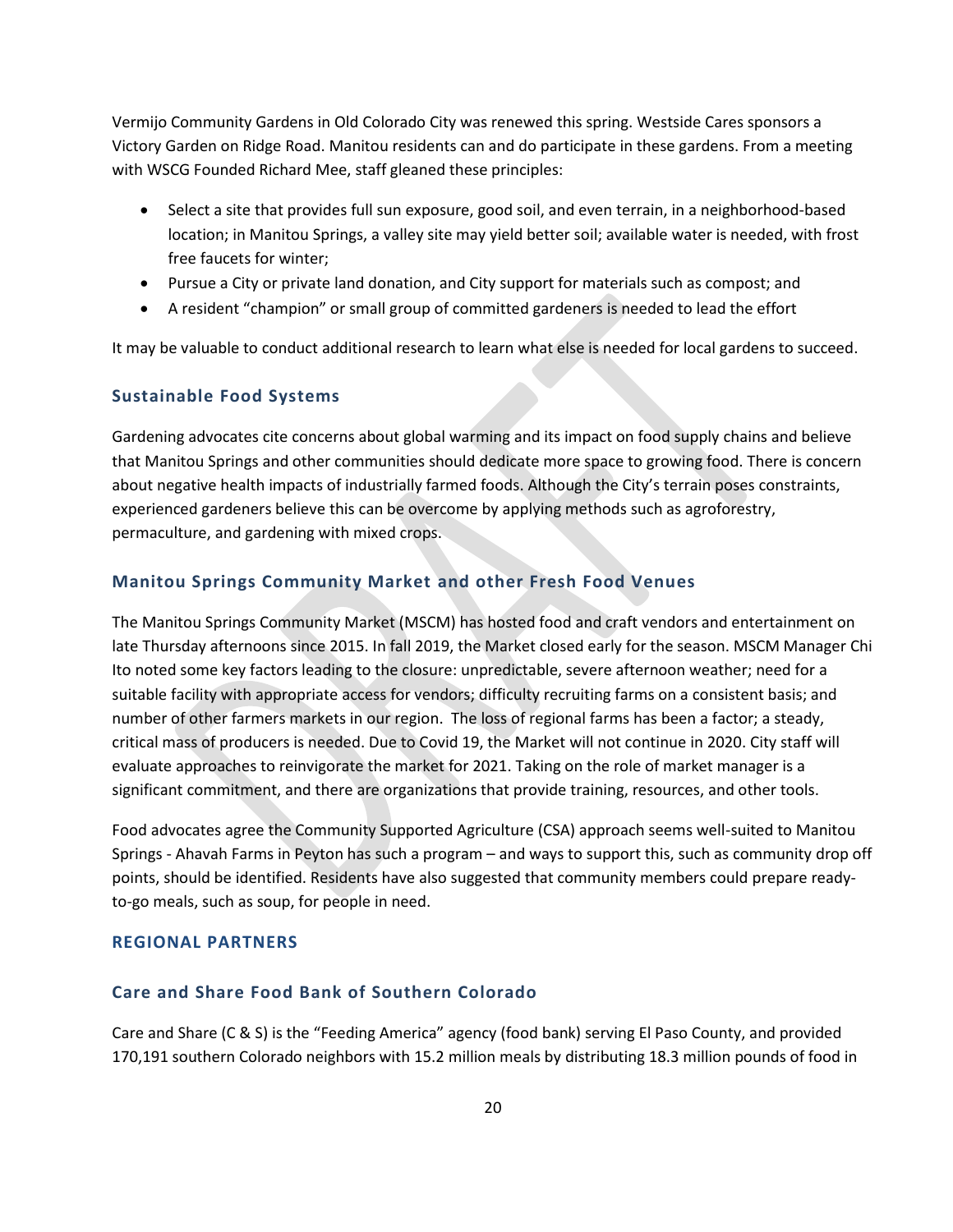2019. C & S collaborates with 267 partner food pantries and meal sites across the region. 83% of food provided by the organization is classified as "highly nutritious." C & S has a high return on investment in acquiring additional food due to their scale and purchasing power.



Care and Share has a small presence in MS and expressed the desire to assist the community to improve food security. C & S is the state SNAP outreach partner, providing education and application support to likely-eligible SNAP households in southern Colorado. Their outreach team is willing to provide application assistance in MS through partnerships with the pantries and schools, and by increasing awareness of SNAP. Their model utilizes highly

trained volunteers to serve as application assistors to help navigate this complex program. As MS has many volunteers working in food pantries, training one or two application assistors could help increase SNAP enrollment in MS.

Additionally, C &S is interested in creating partnerships with the School District and local pantries to explore ways to bring in more food resources and potentially a mobile food truck to provide local residents access to fresh foods (including meats, fruits and vegetables) once or twice a month. Options for further access include a backpack program for school-aged children to bring home food staples over the weekend. Creating such programs will require identifying additional funding for C & S. By creating clear partnerships and highlighting opportunities to local residents, MS residents could undertake fundraising to directly support these efforts.

### **El Paso County Department of Human Services**

This County department administers the SNAP program at the local level and enrolls residents in economic assistance programs. The SNAP enrollment process involves applications and federally mandated interviews that must occur in the office or by telephone. County eligibility staff assist residents in gathering essential information to finalize the application and issue benefits. El Paso County stands out for its timely SNAP processing and enrollment. El Paso County Human Services managers indicated they are open to exploring ways to reach out to SNAP-eligible residents. Their willingness to collaborate with MS resources, coupled by application assistance from C & S, are key to increasing access to SNAP benefits.

### **EL Paso County Department of Health**

Staff recently completed a Phase 2 Food Assessment. MS Staff reviewed the County recommendations and found that many are consistent with the recommendations in this report. The County Assessment includes implementation guidance that may be useful. The assessment emphasizes that neighborhoods should be involved in identifying and addressing their own needs.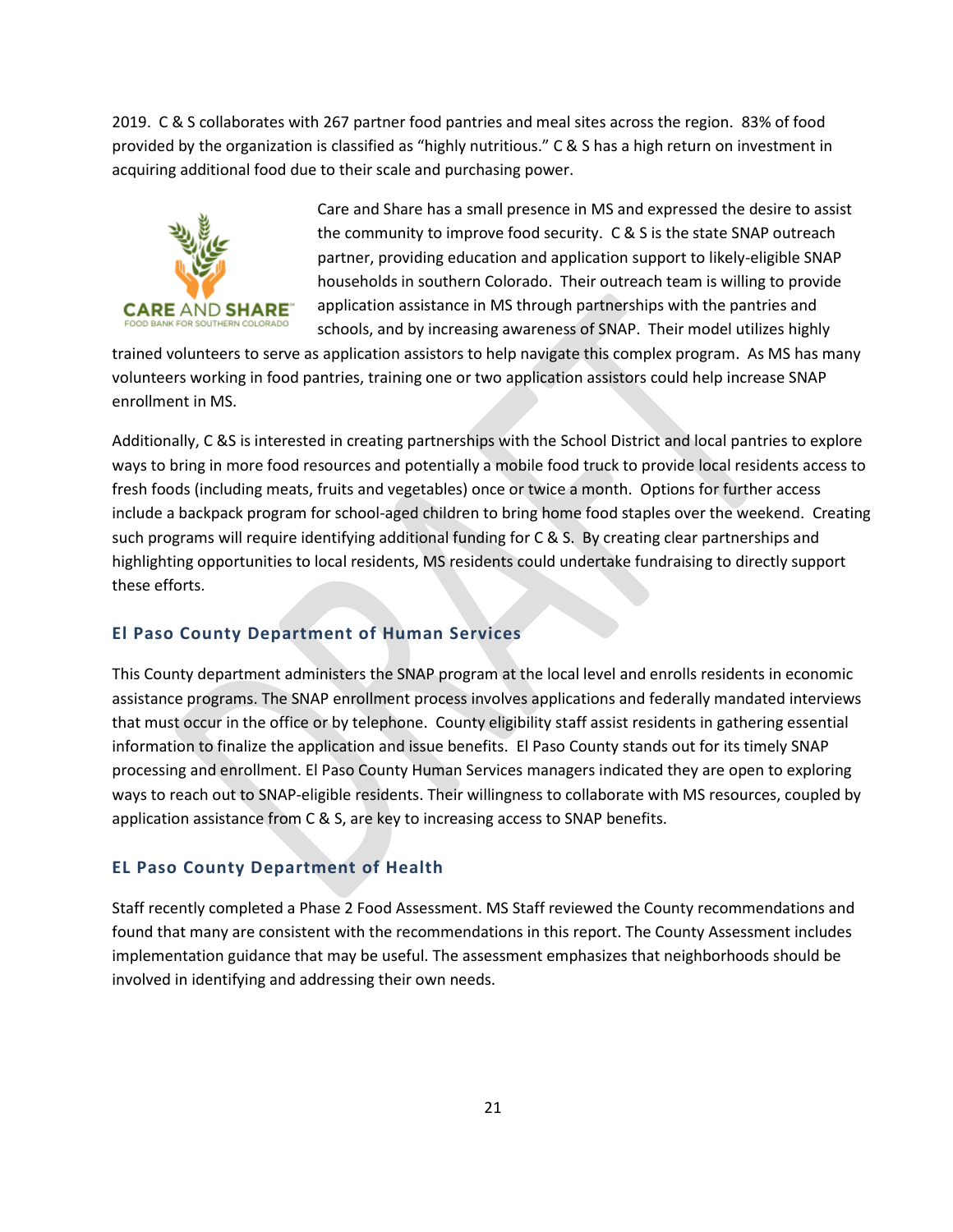#### **Westside Cares**

Westside Cares (WSC) addresses multiple human service needs for Manitou Springs residents; staff estimate about 1,000 interactions with MS residents annually. WSC is located on W. Colorado Ave. 3.4 miles east of MS; they are open Monday-Thursday from 8:30 AM-12:30 PM and Thursday evenings from 4:30-6:30. Westside Cares supports six Westside food pantries - one or more each weekday.<sup>33</sup> Participants receive food vouchers that allow them to access one of the six Westside food pantries up to six times a year, receiving a four-day food supply at each visit. Additionally, Westside Cares provides a weekly Lord's Dinner at Sacred Heart Church every Sunday. Nine different faith communities rotate "hosting" the meals, providing a hot meal each to about 100 Westside residents.

WSC staff observe that current economic and housing conditions are having a big impact on food security, and that the number of individuals living on the margins is increasing exponentially. WSC encouraged MS to consider how food insecurity intersects with housing, such as at the City's older motels. WSC asked the City to let them know how they can continue to be good partners.

#### **Manitou Springs Police Department**

MSPD adopts a community policing approach. In 2020, the Department will focus on addressing social issues through assistance and community support, and engaging officers to be at the forefront of problem-solving. MS Police Chief Brian Churchill will be providing training for officers to accomplish this and is partnering with Westside Cares to obtain appropriate informational resources for officers to share with residents. This approach can help address existing gaps in communications and resources.

#### **Higher Education**

The University of Colorado at Colorado Springs Nutrition Program faculty expressed interested in engaging students in community projects in Manitou Springs. Such projects could involve preparing communications material or engaging food insecure individuals to learn more about their needs.

#### **COMMUNITY FEEDBACK**

#### **Food Advisory Committee**

The City's Project Manager convened a Food Advisory Committee (FAC) of eight stakeholders that met three times during the course of the project (Appendix F – membership, summaries). The role of this group is to represent diverse stakeholder groups, provide community perspective, guide public participation approach, and help shape recommendations.

<sup>33</sup> Westside Cares food pantries: http://westsidecares.org/what-we-do/food-pantries/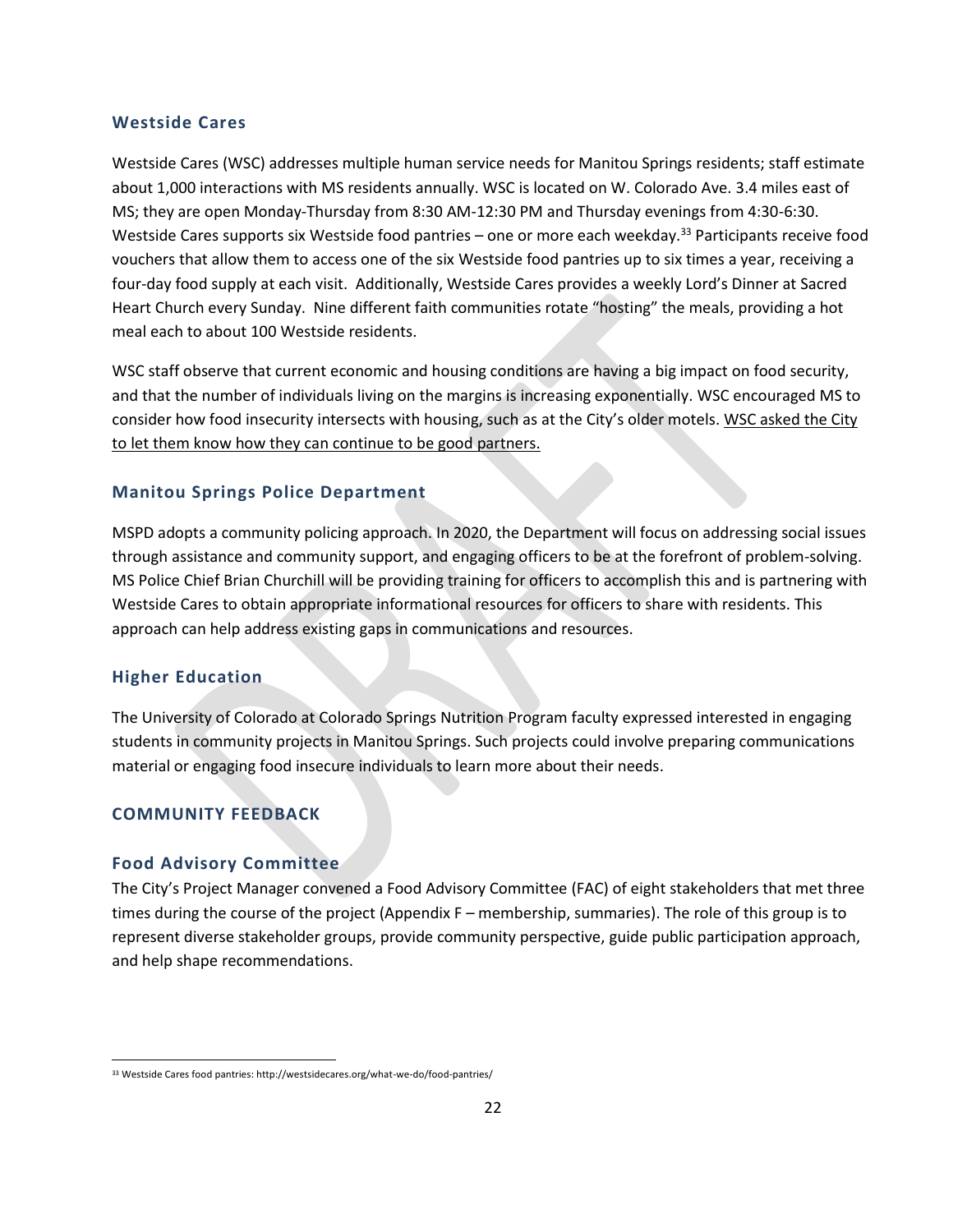At the Jan. 6, 2020 FAC meeting, the group provided suggestions for engaging hard-to-reach individuals. By the February 13 meeting, the group was comfortable that the Project Team had engaged a sufficient number of individuals that experienced food insecurity to provide meaningful input. At the February 13, 2020 meeting, the group confirmed that the community survey results had sufficient diversity across income groups and household types to be useful. The widespread use of mobile phones was effective for expanding community engagement.

**Advisory Committee members agreed it is critical to engage individuals with lived experience with food insecurity in developing solutions** 

The group identified these factors to guide implementation:

- Reinforce and strengthen how Manitou Springs organizations currently addressing food insecurity can "*work smarter, not harder*" together, and continue to narrow the focus to address needs. Be realistic; what is sustainable?
- Consider whether there is a community entity that can take on this coordination role.
- Issues of food insecurity and hunger in MS seem to "fly under the radar" many residents appear to not know how many people are in need and affordable housing may not be apparent.
- The concerns of low-income people and more affluent folks are not mutually exclusive; all desire access to fresh, healthy food,
- There is a substantial array of Westside food programs, but some barriers exist. People with the most urgent needs are homeless or working poor and have difficulty navigating the different sites, hours, and transportation. Pantries with weekday hours only are not convenient for working people.
- Important to understand needs: how much additional food is needed?
- Existing food pantries could coordinate and consolidate volunteers and supplies at a single site to increase services and efficiency. This could be accomplished in a community center in MS that incorporated food in a centralized location (church has negative connotations to some), or some other type of food hub.
	- o Churches that currently run their own one-day-a-week pantry could sponsor one-day-a-week at a central location.
	- $\circ$  A larger, centralized space with refrigeration for fresh food, in a central location would be ideal.
- Group expressed concern about living conditions for low-income families residing in short-term lodging. Most of these units are not approved for long-term lodging, and lack suitable cooking, refrigeration, and food preparation facilities. During the school year, up to 150 families may reside in such lodging. Given the absence of proper facilities , supporting these families for food security can be difficult. It may be timely to initiate a community conversation about this situation. Ideas included providing access to a community kitchen, providing crockpots to motel residents, and providing food resources that can be cooked using limited dry goods.
- Colorado Springs and El Paso County (EPC) are supported by a Food Policy Advisory Board and Manitou Springs could consider initiating its own board to implement recommendations from this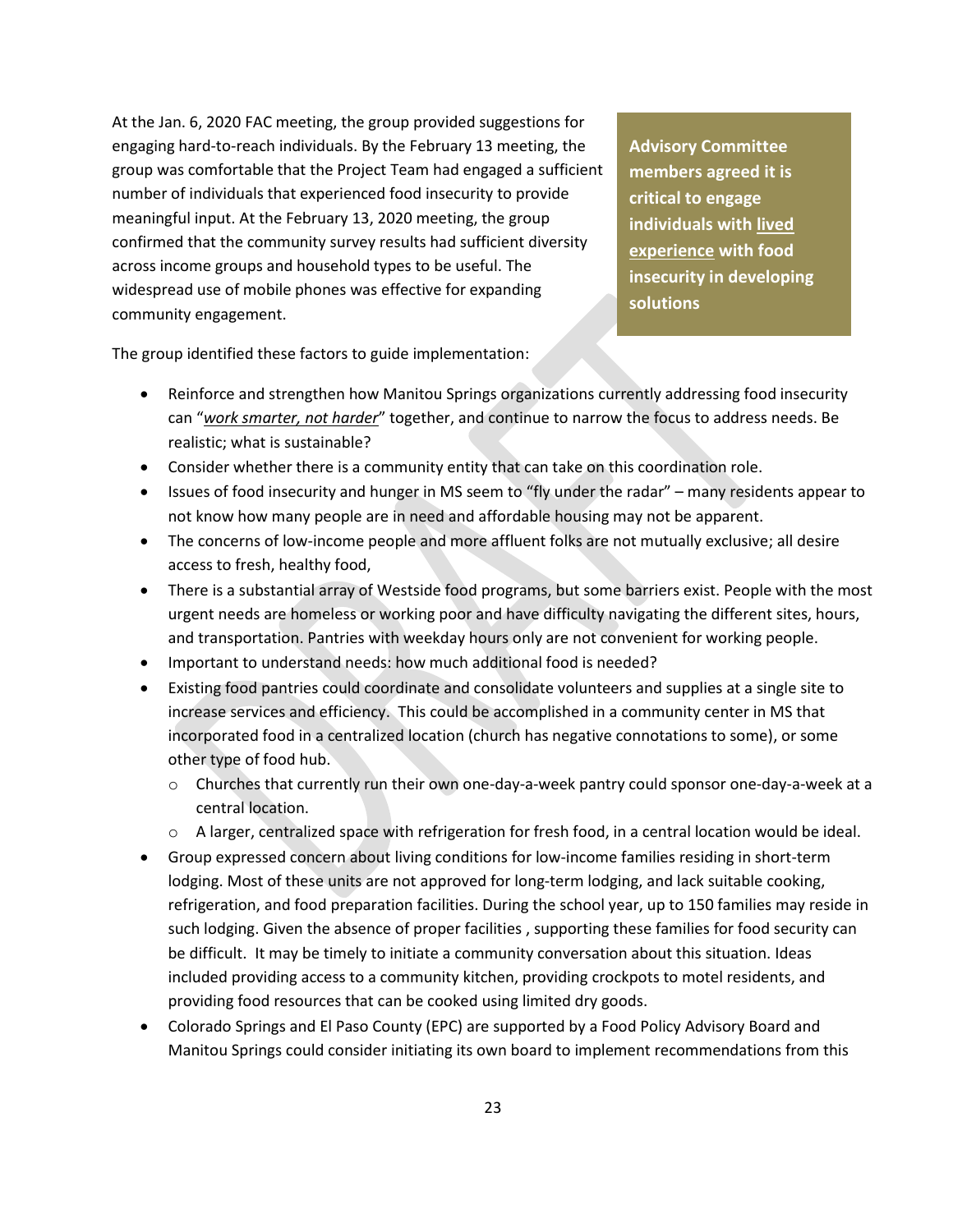Food Assessment. The board brings members with diverse perspectives together to develop food related policies and implement Food Assessment recommendations.

### **Feedback from Feb. 19 Community Meeting**

The Project Team hosted a Community Meeting on February 19, 2020. XX people attended. Manitou Springs residents provided feedback that was consistent with both the findings from the survey responses and qualitative conversations. Participants provided some new ideas for addressing food insecurity and enhancing the food system in MS, including:

- Engaging a mobile food pantry to serve residents in the motel district;
- Creating private and public open-access "Food and Book Libraries" where residents could donate canned goods for open access;
- Retrofitting larger spaces such as classrooms with refrigeration and increased storage capacity for non-perishable goods;
- Supporting SNAP enrollment by training local volunteers as SNAP Ambassadors through Care & Share and hosting enrollment assistance events at the Recreation Center;
- Hosting additional summer and after-school meals at the Recreation Center; and
- Engaging with residents of low-income housing and motels to raise awareness of SNAP and local pantries.

Community members were equally interested in opportunities to increase local food production and fresh food access and suggested:

- Planting edible food in open spaces (including fruit trees);
- increasing opportunities for gardening by utilizing city space for a large community garden;
- Composting and planting orchards using local Urban Renewal Authority funds;
- Cooking and gardening education for residents; and
- Creating a non-profit grocery/coop.

Additional discussions focused on a desire for the City to re-invigorate the Community Farmer's Market and farm stands; address transportation barriers; and fund subsidized Community Supported Agriculture (CSA) shares for low-income residents. There was support for a City ballot initiative to tax sugar-sweetened beverages to reinvest in food system solutions. This type of tax has been passed in many cities across the country generating significant funding for local food security efforts.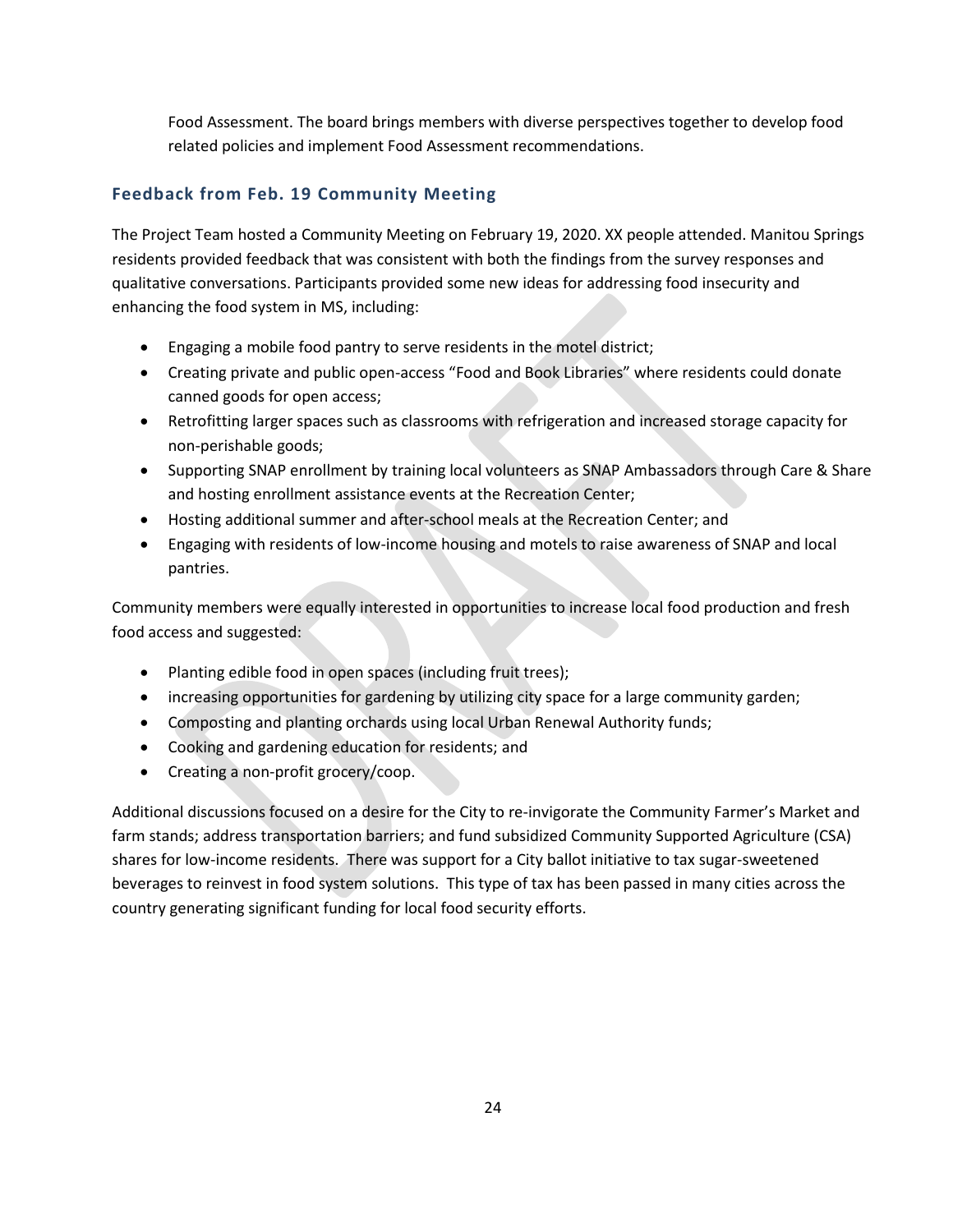### <span id="page-27-0"></span>**FINDINGS SUMMARY**

Staff summarized report findings to guide further planning and action. These three factors were used to develop the "opportunities" highlighted in the following Implementation Framework.

#### **PRIORITY AREAS OF NEED**

- Cost of living has major impacts on food security and needs are widespread. Food insecurity is exacerbated in difficult economic times, such as the current COVID 19 pandemic.
- Low-income MS residents are significantly under-enrolled in federal food programs, which also lowers access for children to free/reduced school and summer meals.
- Strengthening partnerships with local, regional, and state resources is the most direct approach for addressing food insecurity.
- Survey identified a need for more accessible fresh food options: local fresh food retail, improved farmer's market, and additional CSAs. To address the needs of low-income individuals, these need to include expanded affordable options.
- Improved access to information for individuals and families experiencing food insecurity on available resources and how to coordinate them.
- Community educational campaign to increase awareness of food insecurity in Manitou Springs.

### **GAPS AND BARRIERS**

- An absence of nonprofits, Medicaid providers, and health care practitioners serving low-income families within City limits, which makes it challenging to engage populations in need.
- Gaps in the days/hours of food pantry operations makes it challenging for working individuals and individuals with transportation barriers. Also, a lack of infrastructure (such as refrigeration and storage) at some sites limits offerings.
- Limited fresh food retail choices and available commercial sites within the City.
- Limited extent of private or public open space for farmland.
- Additional data and outreach is needed to clarify extent of food needs, including for seniors.
- Gaps for students and their families, such as emergency, weekend, and summer food needs District is actively working to address these.
- "Hotspots" of food and human service needs, such as motels.

### **STRENGTHS AND ASSETS**

- An active, dedicated cadre of residents working to promote healthy eating and active living, and household stability.
- A highly functional network of faith-based organizations that work effectively to meet the food needs of many.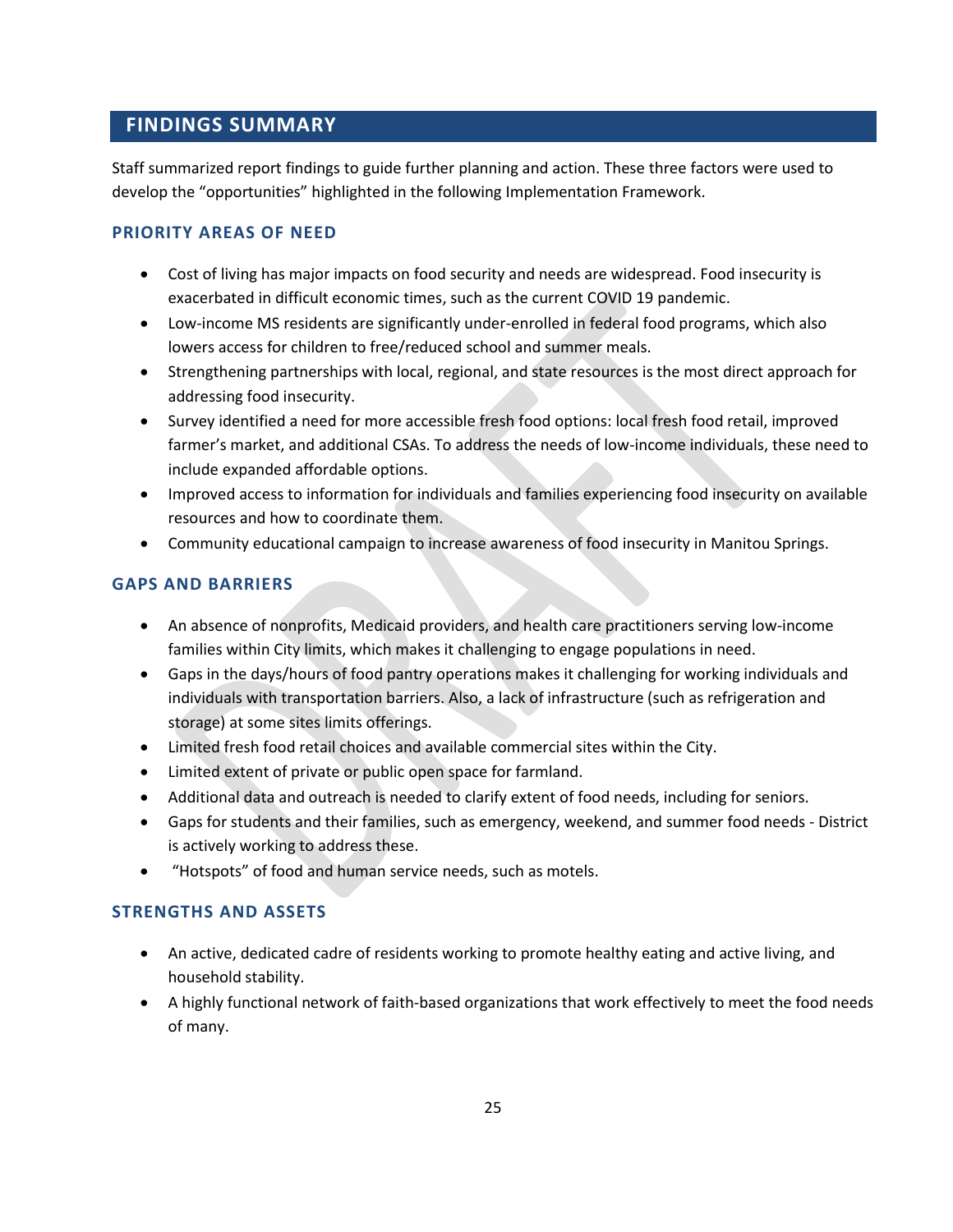- The Manitou Springs School District oversees a range of programs and services to support lowincome families' ability to access food and basic human needs.
- Effective regional providers Westside Cares, Cares and Share, and El Paso County- which have all expressed a willingness to provide assistance to MS.
- The City's Police Department, which will be sharing human services resources with individuals in need and collaborating on a mental health initiative.
- A network of gardeners with expertise in innovative methods.
- The community's small scale; compact, walkable development pattern; and regular transit service, which afford convenient access to centrally located food venues for many residents; and
- Support for community-based solutions, sustainable practices, and innovation.

There are many efforts already underway in MS; by expanding what is already working and coordinating with local and regional resources, we can improve food security in our community in the near-term.

### **DRAFT GOALS**

Key goals for the community include:

- Address food insecurity for the City's residents;
- Increase local access and reduce barriers to affordable, fresh food retail for all residents;
- Promote local food production options;
- Educate the community about fresh food and nutrition;
- Raise community awareness regarding food insecurity; and
- Explore and apply community-oriented solutions that involve bring people working together to address the problem

These goals align with statewide efforts identified in the Colorado Blueprint to End Hunger<sup>34</sup> and the Colorado Food Systems Advisory Council.<sup>35</sup> However, both initiatives encourage local communities to identify local priorities and solutions.

<sup>34</sup> Endhungerco.org

<sup>35</sup> https://cofoodsystemscouncil.org